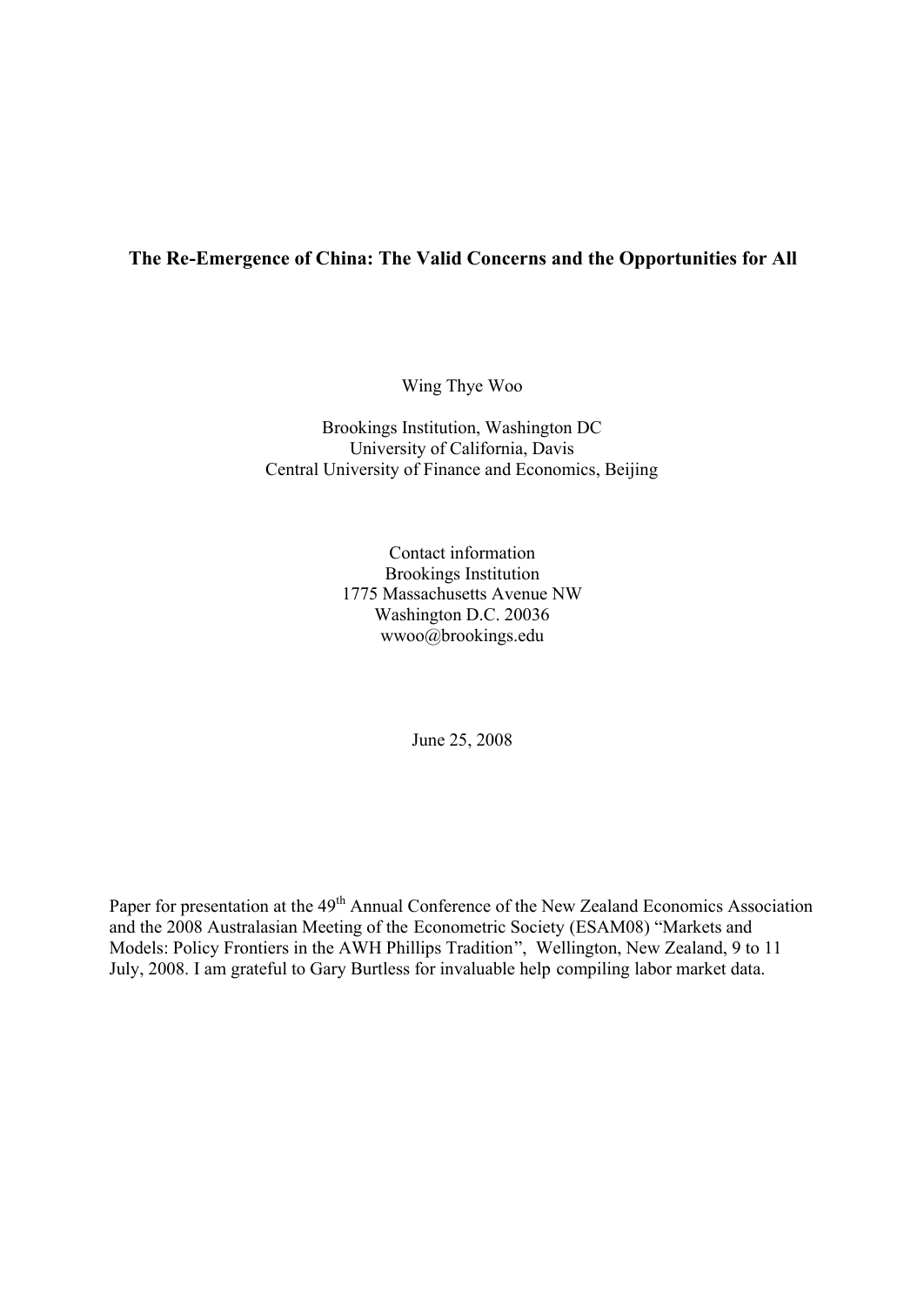# **The Re-Emergence of China: The Valid Concerns and the Opportunities for All**

Wing Thye Woo Brookings Institution

# Abstract

Optimistic analysts have predicted that China's re-emergence as an independent growth pole would create a new web of synergistic relationships that would unleash greater global prosperity. On the other hand, pessimistic analysts have pointed out that the new rising powers in the 20th Century had inevitably come into conflict with the existing powers: Germany and First World War, the Japan-Germany axis and Second World War, and the Soviet Union and the Cold War.

It is actually naive to think that conflict is inevitable because the most important power to rise and prevail in the 20th Century was the United States and it has in general been a stabilizing force in the international order. Averting the pessimistic outcome requires adherence to the multilateralist principle of the existing powers accommodating rising powers, and the latter becoming responsible stakeholders in the international system.

In the last few years, China has been accused of exchange rate manipulation that has decreased US unemployment and wages. Given the strident assertions by foreign economists that the trade imbalances are undermining China's economic stability and efficiency, it seems almost a moral imperative for the US to use tariffs to force an RMB appreciation for China's own good.

The truth, however, is that:

- *The claim that a large appreciation of the Renminbi (RMB) would reduce the U.S.trade deficit represents the triumph of hope over experience*. The almost 50% appreciation of the Yen in 1985-88 had only marginal impact on the U.S. trade deficit marginally because of competing imports from othtral er Asian economies.
- *The claim that China's balance of payments surplus had caused the Chinese central bank to lose some control of credit growth (and inflation) is wrong*. Chinese banks face credit quotas, and high credit growth would be possible if not for the continual upward adjustments of the credit quotas. The reason is not technical inability to control money growth but the political reality of factional politics.
- *The alleged negative effects on U.S. labor from the trade imbalances are greatly exaggerated*. The average unemployment rate in 1999-06 is lower than in 1991-98; and the total compensation (including benefits) for US blue-collar workers rose throughout the 2001- 06 period when the US trade deficit soared. Beside accelerated globalization, accelerated technological innovation was another important trend in this period, and it produced large productivity gains that enabled labor income to rise despite the greater competition from imports.

The optimum solution to the present trade tensions is a policy package that emphasizes multilateral adjustment and cooperation on a broad front. It is bad economics and bad politics to focus on only one party (China alone must change), on only one instrument (RMB appreciation alone), and on only one policy objective (current account balance).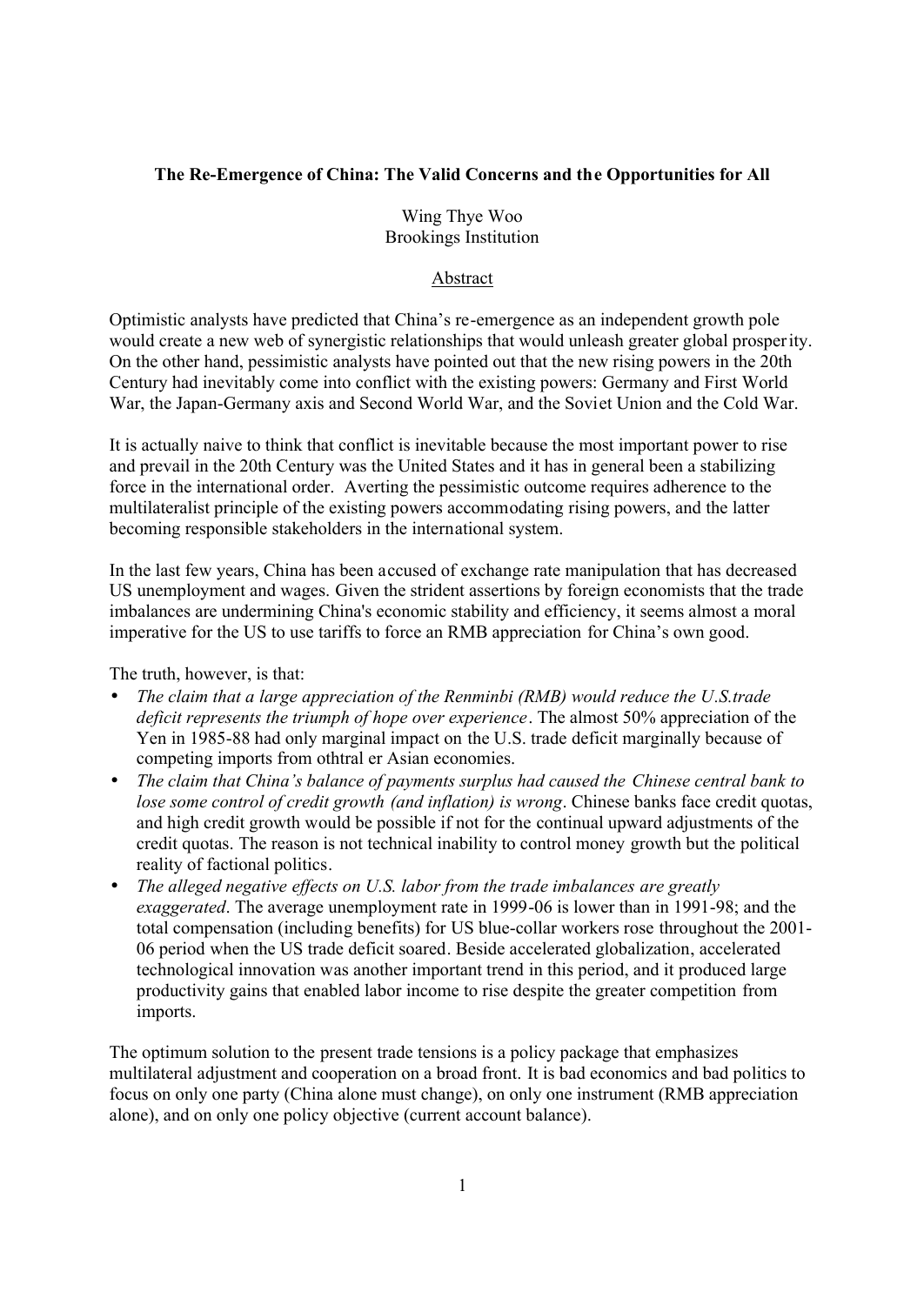The continued strong growth of China and India will push the world to the limits of environmental sustainability, and accelerate climate change. Solutions are a lot more difficult to achieve because much of the science is still unknown, and the scale and complexity of the required global cooperation is unprecedented.

Enhanced global prosperity requires extensive cooperation on many issues between China and the rest of the world. An important first step in fostering cooperation is to save the world from lapsing into protectionism. Failure on this easier task is unlikely to bode well for future cooperation to slow climate change, stop nuclear proliferation, fight global terrorism, and contain pandemic diseases.

Keywords: China, protectionism, technological innovation, economic globalization, worker anxiety, currency manipulation, occupational obsolescence, wage inequality, environmental sustainability, water crisis, climate change, greenhouse gases

JEL code: H2, K4, F16, F32, J31, N25, O16, O53, P36, Q50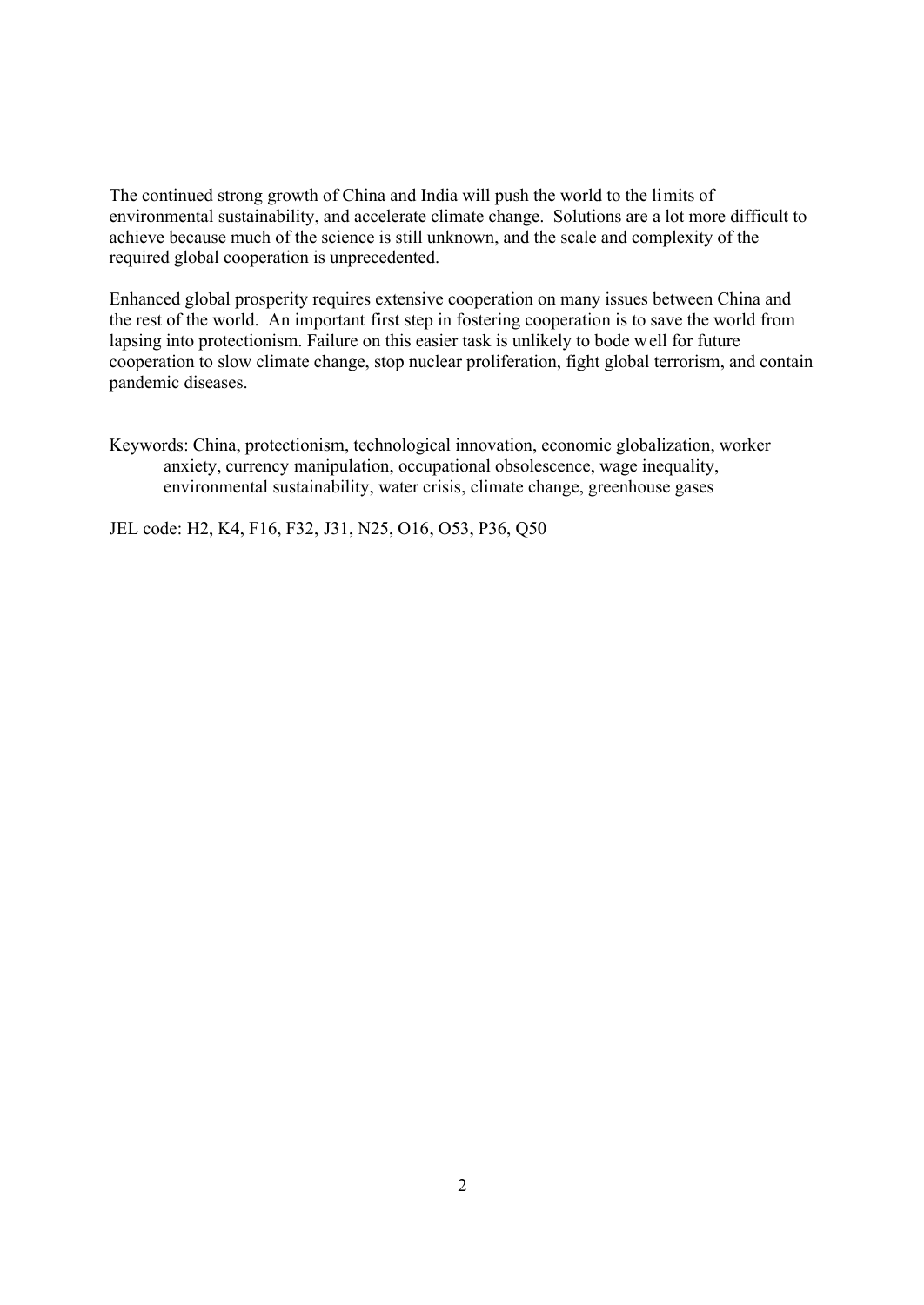# **The Re-Emergence of China: The Valid Concerns and the Opportunities for All**

Wing Thye Woo wwoo@brookings.edu

# **The China Challenge**

The rise of China should more properly be understood as the return of China. First, China has not always been poorer than Western Europe. The GDP per capita (measured in 1990 international \$) of China and Western Europe both stood at \$450 in 0 A.D., but in 1000 A.D. it was \$450 for China and \$400 for Western Europe – see Table 1. Second, the Japanese growth experience since 1870 suggests that the income disparity between China and Western Europe need not be permanent in the sense that the disparity is independent of China's economic policies. In 1870, the average Japanese income was 37 percent than of the average Western European income, but in 1998, it was 14 percent higher. The growth experiences of South Korea and Taiwan since 1965 confirmed that catching-up growth was not unique to Japan. Third, China's average annual growth rate of 10 percent for the last thirty years gives hope that China has finally embarked on the path of modern economic growth described by Simon Kuznets.

# Insert table 1

The very likely return of China to the center stage of the global economy has given rise to immense optimism on some fronts, and intense pessimism on a number of other fronts. Optimistic analysts have predicted that China's re-emergence as an independent growth pole would create a new web of synergistic relationships that would unleash greater global prosperity. On the other hand, pessimistic analysts have pointed out that the new rising powers in the  $20<sup>th</sup>$ Century had inevitably come into conflict with the existing powers: Germany and First World War, the Japan-Germany axis and Second World War, and the Soviet Union and the Cold War.

To us, the real lesson from the history of the  $20<sup>th</sup>$  Century is not that conflict is inevitable but that rising powers and existing powers should work hard together to avoid past mistakes; to falsify Karl Marx's quip that "history repeats itself, first as tragedy, second as farce." It is not naive to think that conflict is preventable because the most important power to rise and prevail in the 20<sup>th</sup> Century was the United States and it has in general been a stabilizing force in the international order. Averting the pessimistic outcome requires adherence to the multilateralist principle of the existing powers accommodating rising powers, and the latter becoming responsible stakeholders in the international system.

The dialogue between the existing and rising powers must necessarily be comprehensive because the range of global public goods that must be supplied is very broad (ranging from the establishment of a universal postal system to the peaceful use of outer space), and the nature of some of these global public goods are highly complicated (e.g. a scheme to control the emission of greenhouse gases). In this paper, we will confine discussion to an economic issue where the need to engage China in constructive dialogue is important for sustainable global growth. The issue is the protection of the world trading system.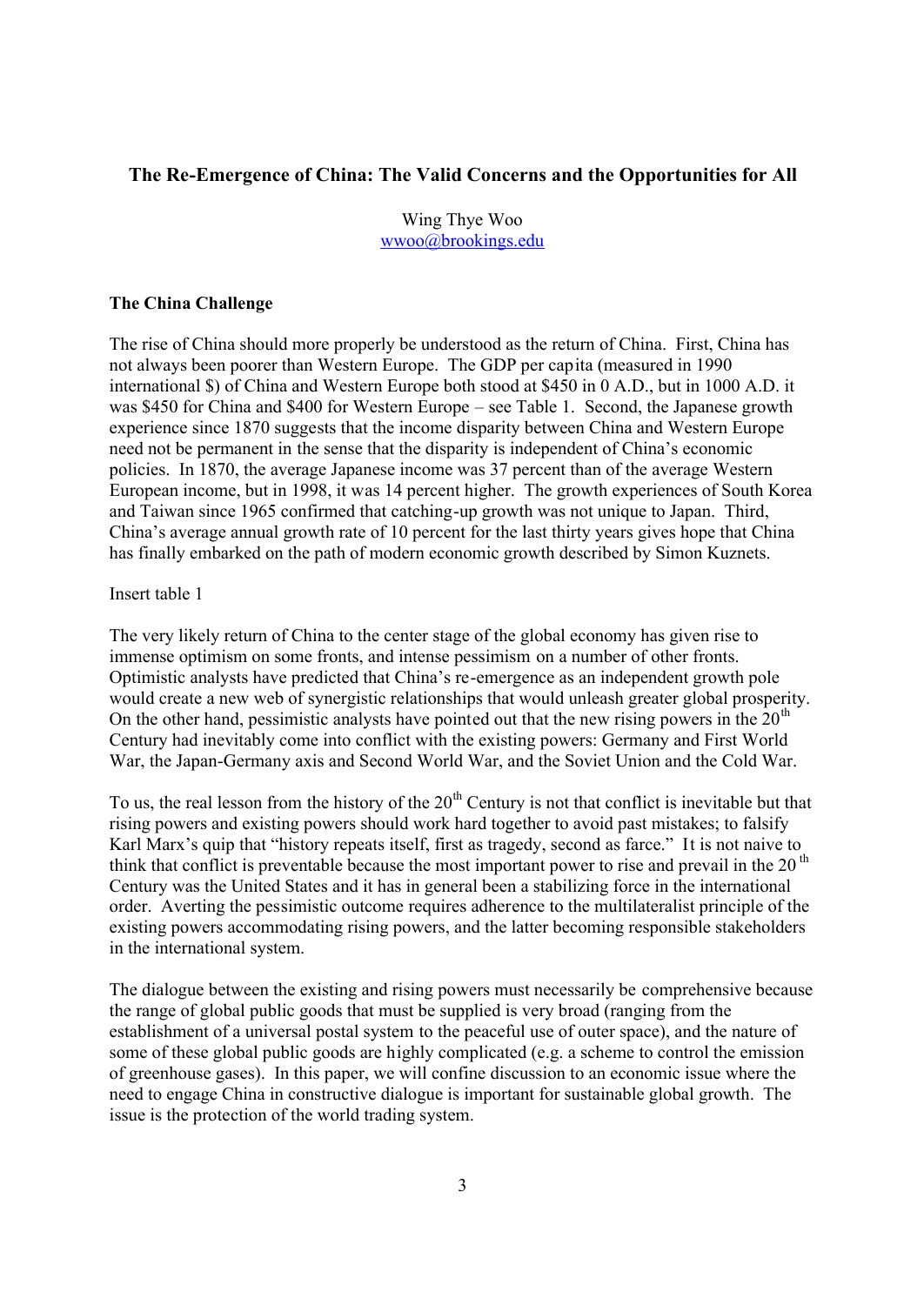# **The acrimony over China's exchange rate policy and the drift toward protectionism**

The threat of a serious disruption in trade between China and the developed countries should be taken seriously today (June 2008). The turn against free trade is especially notable in the United States (US). The Pew Research Center (2007) reported in the 2007 report of the Pew Global Attitudes Survey that the proportion of US residents who have a positive view of trade was 59 percent, a dramatic drop from the 78 percent reported in the 2003 report; Pew Research Center (2003).

The rising skepticism about the benefits of free trade has come to focus on the large US overall trade deficit and the big Chinese overall trade surplus. China's current account (CA) balance has been in chronic surplus since 1994. While the CA surplus did rise rapidly from 1.4 percent of GDP in 1994 to 3.8 percent in 1997 and 3.9 percent in 1998, it also quickly fell to 2.7 percent in 1999 and stayed below that value in 2000-03. Figure 1 shows 2004 to be a turning point in China's CA behavior. The CA surplus accelerated from 2.2 percent of GDP in 2003 to 3.5 percent of GDP in 2004, and then surged to unprecedented values: 7.2 percent in 2005, 8.7 percent in 2006, and 9.5 percent in 2007. One disharmonious result from this large sustained rise in China's CA surplus is that increasingly harsh words are being said about China's trading practices and exchange rate policy.

# Insert fig 1

At a U.S. congressional hearing in March 2007, Morris Goldstein (2007) opined that the RMB was overvalued by 40 percent against the US\$ and accused China of exchange rate manipulation; a charge echoed in Fred Bergsten (2007). On 14 June 2007, four U.S. Senators introduced legislation "to punish China if it did not change its policy of intervening in currency markets to keep the exchange value of the currency, the Yuan, low".<sup>1</sup> Both Hillary Clinton and Barack Obama, the frontrunners for the Democratic presidential nomination, have declared that they supported the bill. $^{2}$ 

The introduction of the U.S. Senate bill was followed by demands from the International Monetary Fund (IMF) and the European Union (EU) that China change its policy regime on external economic engagement. On 19 June 2007, the IMF, with strong endorsement from the U.S. Treasury, adopted a new country surveillance framework that:

…sets out a catchall obligation on countries not to adopt policies that undermine the stability of the international system, and lists a set of objective criteria that will be used to indicate whether a country is complying with its commitments. Warning lights will include large-scale currency intervention, the accumulation of reserves and "fundamental exchange rate misalignment" – a term that mirrors language in a bill before the U.S. Congress that would impose penalties on nations that fail to correct such misalignments. …Rodrigo Rato, managing

 1 "4 in Senate Seek Penalty for China," *The New York Times*, 14 June 2007.

<sup>&</sup>lt;sup>2</sup> "Clinton and Obama back China crackdown," *Financial Times*, 5 July 2007.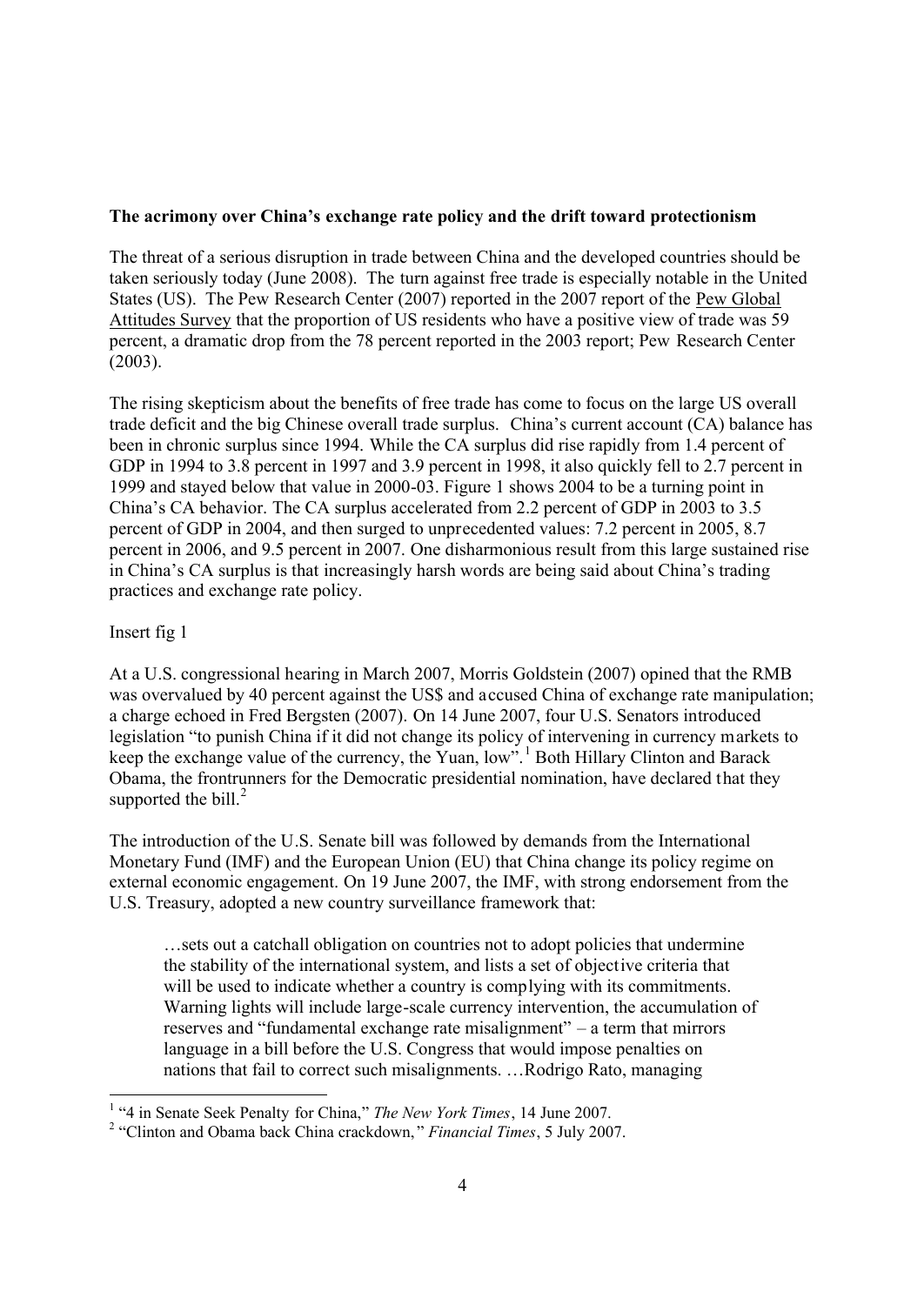director of the IMF, said: "This decision is good news for the IMF reform programme and good news for the cause of multilateralism…[because this new framework]" gives clear guidance to our members on how they should run their exchange rate policies, on what is acceptable to the international community and what is not." $3$ 

According to the *Evening Standard* of the United Kingdom ("Mandelson: China Trade 'Out of Control' ", 17 October 2007):

"European Trade Commissioner Peter Mandelson has warned that China is taking business with Europe for granted. Writing to EU President Jose Manuel Barroso, he said: "The Chinese juggernaut is, to some extent, out of control". China is the EU's largest source of manufactured goods but trade the other way is negligible. Mandelson called the relationship "deeply unequal" and said China was being "procedurally obstructive".

Under the headline of "EU Hoping to Hit Back at Chinese on Trade", *the International Herald Tribune* reported on 18 October 2007:

[Peter Mandelson, the European trade commissioner admitted] that dialogue and cooperation with Beijing have failed to secure concessions for Europe, [and he called for EU to] align policy more closely with Washington and be more ready to take cases against China to the World Trade Organization.

The comments came before EU heads of government were to meet on Thursday in Lisbon to discuss calls from Nicolas Sarkozy, the French president, and Angela Merkel, the German chancellor, for a more aggressive stance toward emerging Asian economies over trade.

Why have the largest stakeholders in the world economic system, especially the United States, become more disenchanted with the present WTO system? Our hypothesis is that many analysts have drawn the wrong conclusions on China's exchange rate policy and on economic globalization because they have not been sufficiently cognizant of the other major driver of the world economy, which is the accelerated pace of technological innovation. The two mutually interacting international trends of deep economic globalization and dynamic technological innovation have brought huge increases in prosperity to some segments in each national economy but they have also caused painful structural adjustments in some other segments of each national economy. Because of the latter, the world multilateral free trade system embodied by the WTO system is under threat.

The proposed disruption in trade with China will unfortunately not solve the major complaints of the U.S.-EU coalition against China because it does not address the true causes that generated the trade tensions between these countries. In particular, the much-touted solution of an immediate down payment of a 25 percent revaluation of the Chinese currency (Renminbi, RMB) against the US\$ does not deserve the central place it has occupied in the discussions of what is to be done

<sup>&</sup>lt;sup>3</sup> "IMF set to scrutinize exchange rate policies," *Financial Times*, 19 June 2007.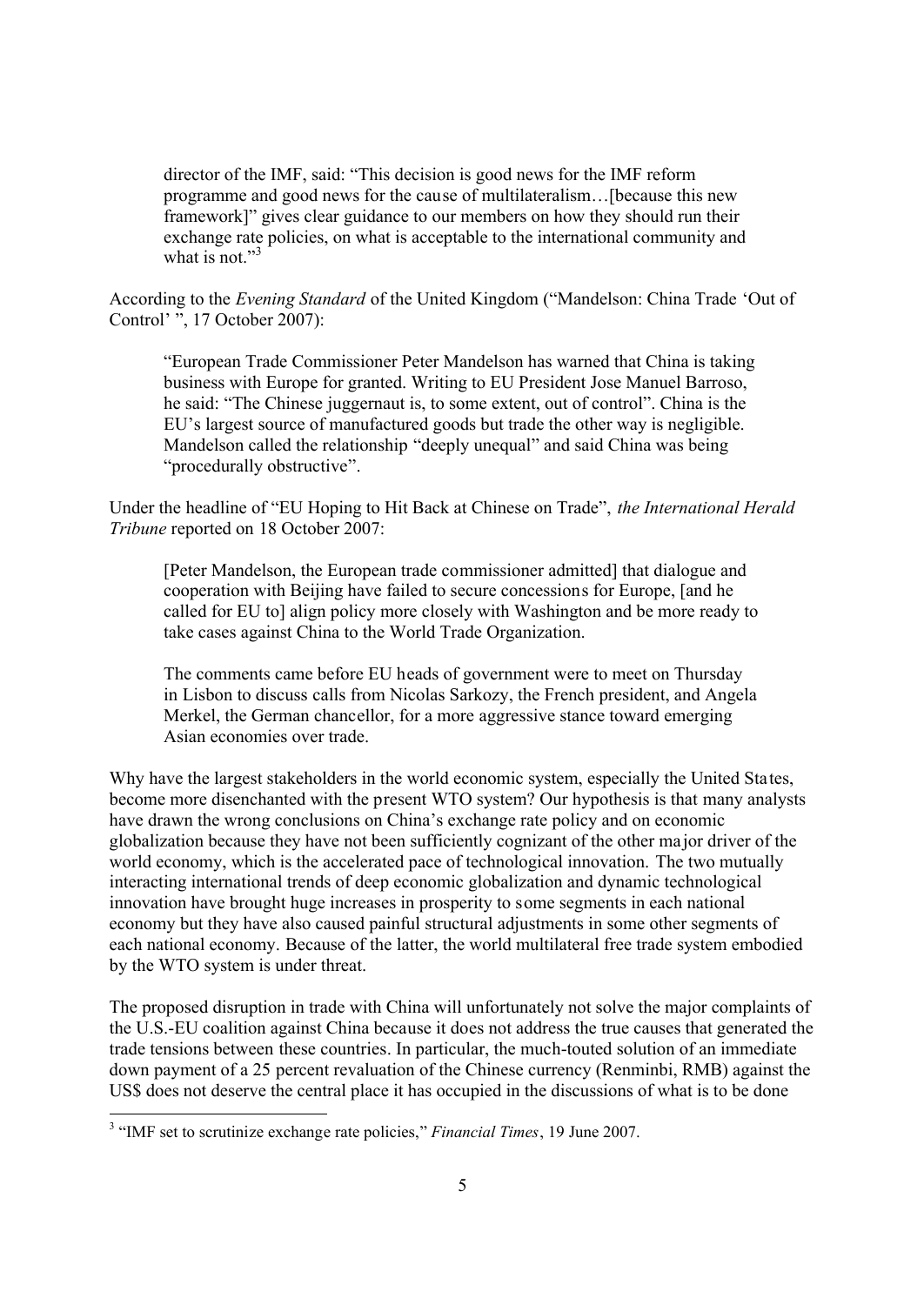about the large and growing trade imbalances with China. The optimum solution is a policy package that uses a wider set of policy instruments (including RMB appreciation); is multilateral in adjustment (the U.S. and the EU also need to make policy changes); and is focused on a wider set of objectives and not just external balance alone.

Figure 1 shows that the earlier period of 1978-96 was typified by large boom-bust cycles in output growth and inflation, and that the post-2004 period has come to look increasingly like the earlier period, especially with the acceleration of inflation at the end of 2007. We will suggest later in this paper that the appropriate way to stabilize the Chinese economy in June 2008 is to rely more on exchange rate appreciation than on interest rate increases.

# **The triumph of hope over experience: exchange rate appreciation as panacea**

In 2002, Haruhiko Kuroda and Masahiro Kawai (2002) accused China of exporting deflation because China had pegged the RMB to the US\$ and was experiencing deflation in the 1998-02 period.<sup>4</sup> They recommended that the RMB be appreciated in order to end China's negative impact on its neighbors. In 2003, Morris Goldstein and Nicholas Lardy (2003) noted China's persistent CA surplus and made the first of their many proposals for a substantial appreciation of the RMB. Goldstein and Lardy called for an immediate 15 to 25 percent appreciation of the RMB against the US\$.

On 21 July 2005, China allowed the RMB to appreciate 2.1 percent discretely and announced that it was moving to a more flexible exchange rate regime. This incremental process of appreciation against the US\$ has continued as the upward march of China's CA surplus has remained unabated. The end-of-year RMB-US\$ exchange rate stood at 8.28 in 2004, 8.07 in 2005, 7.81 in 2006, and 7.30 in 2007. The pace of RMB appreciation has picked up substantially in 2008 to reach 6.98 RMB per US\$ on 18 May 2008: an appreciation of 15.7 percent since 21 July  $2005.<sup>5</sup>$ 

In our opinion, there is little doubt that a large appreciation of the RMB again st the dollar (say 40 percent as suggested by Morris Goldstein, 2007) could eliminate the bilateral U.S.-China trade deficit, and perhaps even China's global trade surplus as well, but this move would only hurt China and not "save" the world. The economic reasoning involved is straightforward. *Ceteris paribus*, in the aftermath of the 40 percent RMB appreciation, foreign companies producing in China for the G-7 markets would move their operations to other Asian economies (e.g. Vietnam and India) and export from there, and G-7 importers would start importing the same goods from other Asian countries instead. In the absence of a collective appreciation of all Asian currencies, the RMB appreciation would only re-configure the geographical distribution of the global imbalances and not eliminate them.

<sup>&</sup>lt;sup>4</sup> See Figure 1 for the course of Chinese inflation in the 1978-07 period. In October 1997, in response to the Asian financial crisis, China pegged the RMB at 8.28 per US\$. China maintained this RMB-US\$ exchange rate until 21 July 2005.

 $<sup>5</sup>$  It would be politically naive not to notice that this faster rate of appreciation c ame only after the</sup> conclusion of the 17th Congress of the Chinese Communist Party (CCP) in November 2007, which enabled the CCP leader, Hu Jintao, to consolidate his political power.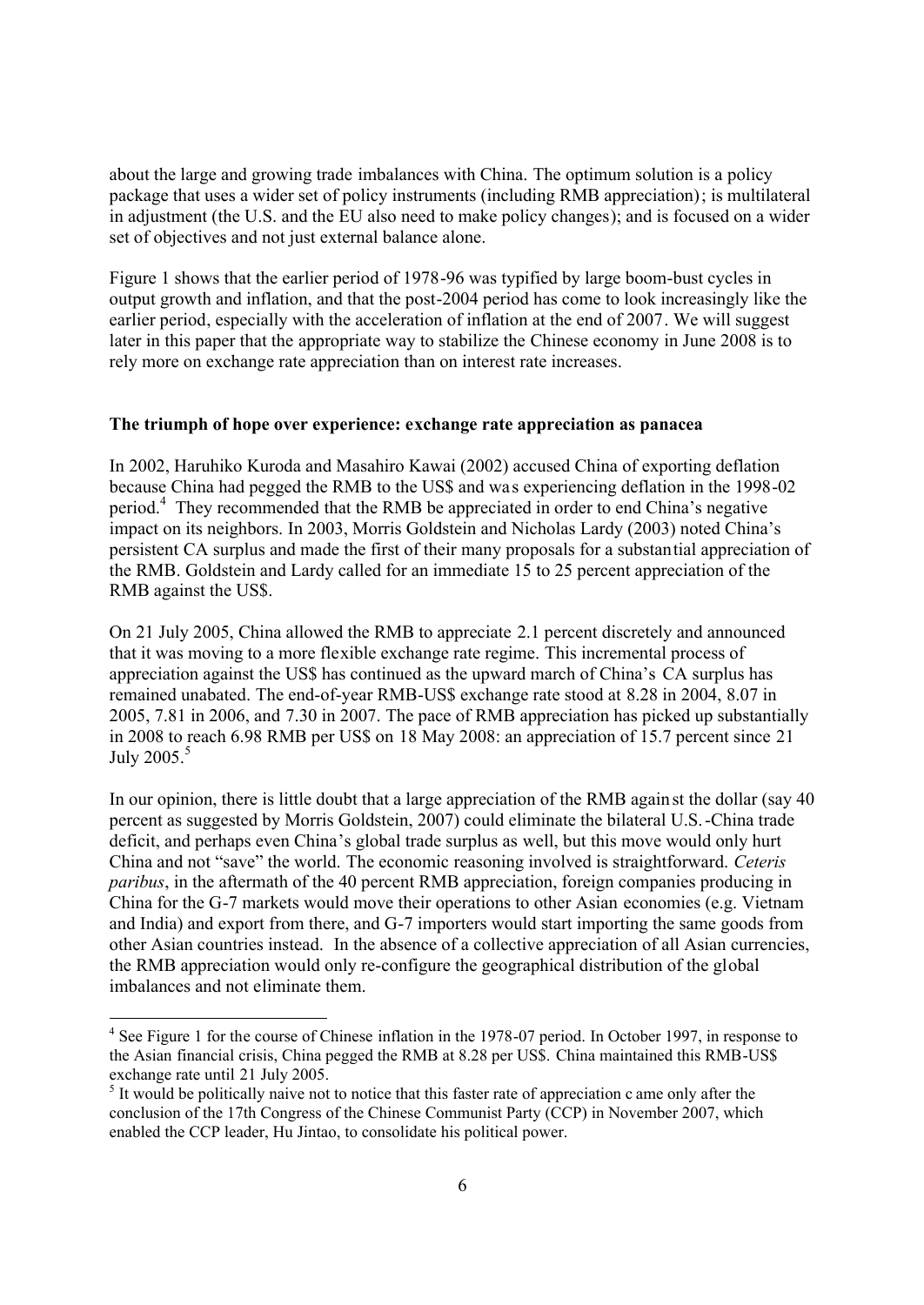The above economic reasoning is supported by the Yen-bashing experience of the 1980s, when a number of prominent economists pushed for a large Yen appreciation against the US\$ to reduce the trade imbalances in both countries. The 1981 Reagan tax cuts had caused the U.S. global CA deficit to soar, and the resulting concern about U.S. unemployment prompted the U.S. Treasury to pressure the other major economies to appreciate their currencies to reduce the U.S. trade account deficit. On 22 September 1985, France, Japan, the United Kingdom, the United States and West Germany (G-5) signed the Plaza Accord to engineer a collective appreciation against the US\$. The outcome was a spectacular appreciation of the Yen against the US\$ in 1985-88. The end-of-year Yen/US\$ exchange rate fell from 251 in 1984 to 201 in 1985, and then to 159 in 1986, see Table 2.

#### Insert table 2

This fast, large appreciation of the G-5 currencies against the US\$ was, however, quickly considered to be excessive and destabilizing to global financial markets. The upshot was that the G-5 and Canada signed the Louvre Accord on 22 February 1987 to halt the slide of the dollar. The Yen, nevertheless continued to appreciate against the US\$ to reach 123 Yen/US\$ at the end of 1987; and it was only in the last part of 1988 that the Yen reversed direction and started depreciating again the US\$ to reach 126 Yen/US\$ at the end of 1988 and 143 Yen/US\$ at the end of 1989, see Table 2. The outcome of this gyration of the Yen was that the average Yen-US\$ exchange rate was 237 in 1985, 169 in 1986, 145 in 1987, 128 in 1988, and 138 in 1989.

When the average Yen-US\$ exchange rate fell during the 1985-88 period, Japan's global CA surplus declined from 3.76 percent of GDP to 2.74 percent, a drop of 1.02 percentage points, see Table 2. The U.S. global CA deficit, on the other hand, showed little change, going from 2.1 percentage of GDP to 1.7 percent, a drop of 0.4 percentage points.<sup>6</sup> In short, the sizable appreciation of the Yen against the US\$ had substantial impact on the Japanese global trade imbalance but almost no impact on the U.S. global trade imbalance.

The huge appreciation of the Yen-US\$ exchange rate did cause a sizable decrease in the bilateral U.S.-Japan trade imbalance. The bilateral Japan-U.S. trade surplus declined from 2.97 percent of Japan's GDP in 1985 to 1.61 percent in 1988, a reduction of 1.36 percentage points.<sup>7</sup> The drop in the bilateral Japan-U.S. trade surplus was even greater than Japan's global trade surplus, revealing that the Plaza Accord caused Japan to start running a larger bilateral trade surplus against some other countries.

The mechanism that caused Japan's bilateral trade surplus with non-U.S. countries to increase under the Plaza Accord was the same mechanism responsible for the small improvement in the U.S. global CA deficit. With the gigantic appreciation of the Yen against the US\$, Japanese

 $6$  These estimates are those of Columns (a) in Table 2. When the global CA balances of these two countries are calculated another way, the respective declines are 1.08 and 0.57 percentage poi nts, see columns (b) in Table 2.

<sup>&</sup>lt;sup>7</sup> This statement is based on column (c), which used trade data from Japan's page in the Direction of Trade. When the trade data from the U.S. page were used, the bilateral imbalance fell from 3.64 percent of Japan's GDP in 1985 to 1.86 percent in 19 88: a drop of 1.78 percentage points.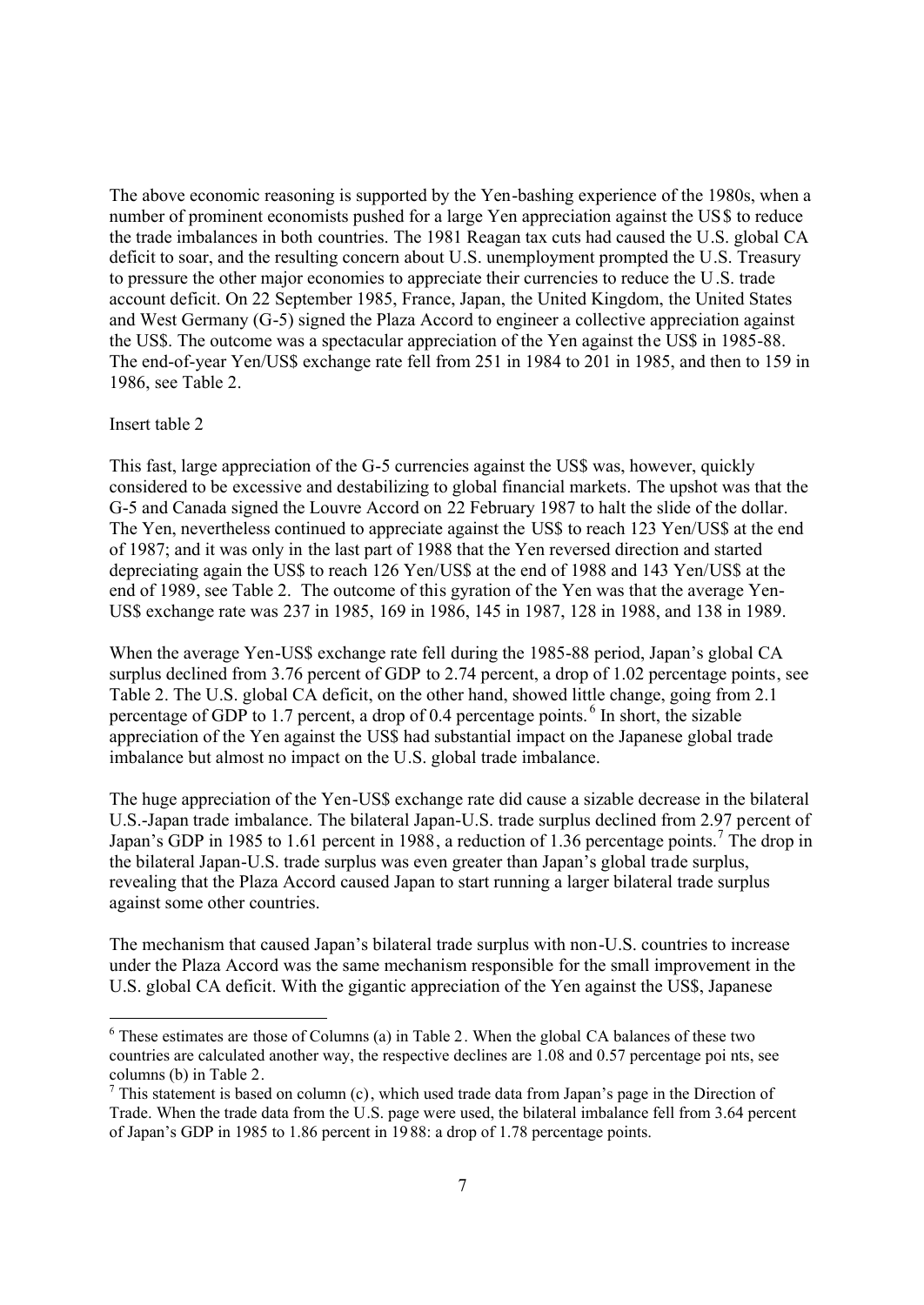companies started investing in production facilities in Southeast Asia and other developing countries, and started exporting to the United States from there. Japan's bilateral trade surplus with non-U.S. countries increased because of increased Japanese export of capital equipment to Japanese-affiliated companies in these countries. U.S. global CA surplus hardly changed because while the United States imported less from Japan, it imported more other countries.

In short, the present expectation of many analysts that a humongous RMB appreciation would reduce the U.S. overall CA deficit represents the triumph of hope over experience. The recent calls for a new Plaza Accord<sup>8</sup> to reduce the U.S. trade account deficit are thus similarly wrongheaded unless this new accord would include the entire world (and this unprecedented feat in global cooperation is simply not realistic).

# **What is the correct level for the exchange rate?**

The Economist magazine constructs a PPP<sup>9</sup> exchange rate based on the prices of Big Mac sandwiches sold in different countries. In 2006, it cost 10.4 RMB to buy a Big Mac in China and \$3.15 in the United States, and so the PPP exchange rate was 3.3 RMB per US\$ in 2006 compared to the actual (nominal) exchange rate of exchange rate of 8 RMB per US\$. So is it meaningful to say that the Chinese exchange rate was under-valued by almost 60 percent in 2006? The answer is no because the prices of the sandwiches included non-tradable inputs, and the prices of non-tradables were lower in China than in the United States. In general, the prices of non-tradables are lower in developing countries than in the developed countries because labor costs are lower in the former. With economic development, the prices of non-tradables in the developing country will rise to bring the price ratio of non-tradables to tradables closer to the price ratio in the developed country.

To see that the gap between the usual PPP exchange rate and the actual exchange rate reflects the development gap between the two countries, we first make the following definitions:

(a) Defining the consumer price index in China and United States CPI of China,  $\text{CPI}^{\text{C}} = (1-a) \text{P}^{\text{C}}_{\text{T}} + a \text{P}^{\text{C}}_{\text{N}}$ CPI of United States, CPI<sup>U</sup> = (1-a)  $P^{U}{}_{T}$  + a  $P^{U}{}_{N}$ where  $CPI = \text{consumer price index}$  $C = China$  $U =$  United States  $P^{i}$ <sub>T</sub> = price of tradable good in country i  $P_N^i$  = price of non-tradable good in country i  $a =$  weight of non-tradable goods in price index

(b) Defining the PPP exchange rate

 $e^{PPP} = CPI^C / \overline{CPI}^U$ 

We next state the equilibrium conditions.

(1) Goods arbitrage

<sup>&</sup>lt;sup>8</sup> For example, Cline (2005).

 $9$  PPP = purchasing power parity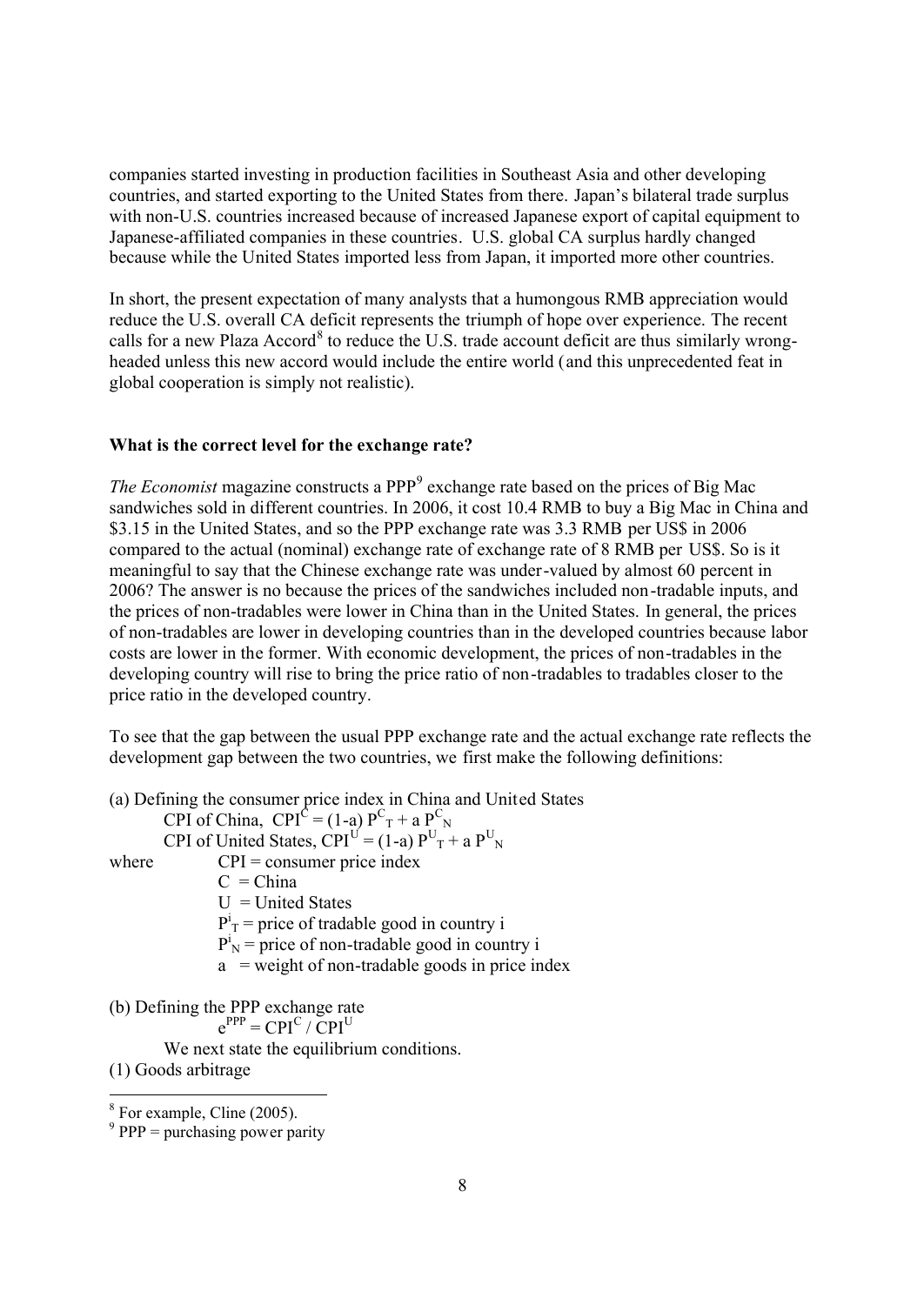$P^{C}{}_{T} = e^{actual} P^{U}{}_{T}$ 

where  $e^{actual}$  = actual (nominal) exchange rate expressed as number of RMB per US\$ (2) Relationship between prices of tradables and non-tradables within each country for developing China,  $P^{C}_{N} = d P^{C}_{T}$ <br>for developed United States,  $P^{U}_{N} = f P^{U}_{T}$ 

(3) The difference between developed and developing country is that relative price of nontradables is higher in the former

 $f > d > 0$ 

We can now derive the following relationship between the PPP exchange rate and the actual exchange rate:

 $e^{PPP} = CPI^C / CPI^U$  $e^{PPP} = [(1-a+a d)/(1-a+a f)] e^{actual}$  $e^{PPP} < e^{actual}$ 

The above exercise above shows that it is conceptually difficult to determine the "correctness" of a country's exchange rate based on PPP exchange rates. The actual exchange rate of a developing country would always be "undervalued" in relation to the PPP exchange rate, and it would be unsustainable for the developing country set its exchange rate equal to the PPP exchange rate.

There is only one meaningful definition of the "correct exchange rate" and it is the "marketclearing exchange rate", which is the exchange rate that is generated by the foreign exchange markets in the absence of interventions by any central bank. The fact that the PBC has been accumulating foreign reserves every period means that the RMB is under-valued according to this "market-clearing" definition. However, what would happen if China were to go further in its marketization of foreign exchange transactions by removing its capital controls? Diversification of asset portfolios by private Chinese agents would surely result in a great outflow of funds, possibly causing the RMB to depreciate instead. In such a case, the present exchange rate of 6.9 RMB per US\$ would be "over-valued" compared to the "complete free market exchange rate". Of course, no one knows whether the "complete free market exchange rate" would be higher or lower than 6.9 RMB per US\$.

First, suppose the value of the "complete free market exchange rate" is 6.0 RMB per US\$, and the "market-clearing exchange rate with controls on capital outflows" is 4.5 RMB per US\$, and, second, assume that the government stops intervention immediately and then remove capital controls a few years later after it has strengthened the supervision, management, and technical capability of the domestic financial institutions. One plausible result of this particular two-step market liberalization (which we call Option A) would be RMB appreciation to 4.5 RMB per US\$ upon cessation of foreign market intervention followed by RMB depreciation to 6.0 RMB per US\$ upon removal of the capital controls. Option A produced an overshooting of the RMB.

Suppose China adopts another form of two-step liberalization (Option B), incremental appreciation of the RMB and then removal of the capital controls after a few years. Option B is better than Option A because the exchange rate overshooting in Option A creates an unnecessary to-and-fro movement in resources. As mentioned, the removal of capital controls could very well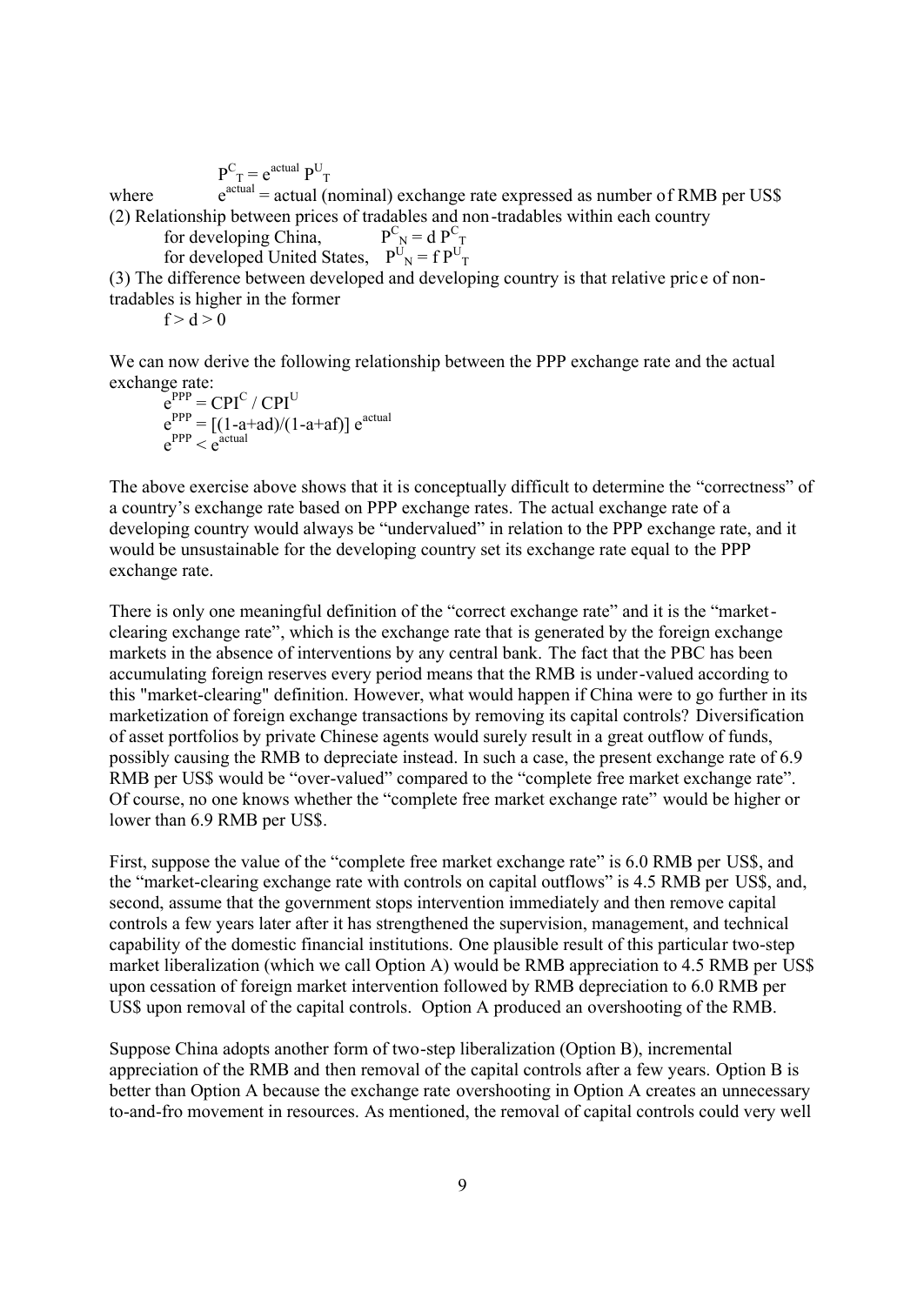cause the RMB to depreciate past 6.9 RMB per US\$, say, to 7.5 RMB per US\$, meaning that Option A would result in very severe exchange rate overshooting compared to Option B.

In effect, the Chinese government has been implementing a form of Option B since July 2005. In our opinion, however, the Chinese government has chosen a speed of exchange rate adjustment that is too slow, causing the RMB to depreciate significantly against the euro. We recommend that the Chinese government increase the speed of the RMB appreciation – but not in the form of an immediate discrete 10-15 percent appreciation as advocated by Goldstein (2007).

The instinctive calls by some economists for the use of the exchange rate mechanism to solve China's external imbalance is only partially correct. Given China's capital controls, a freely floating currency regime could mean a value for the RMB that would be greatly over-appreciated compared to what its value would be under free capital flows; an outcome that could reduce economic growth significantly.<sup>10</sup> Freeing capital flows is not, however, an option at this time. Given the weakness of the balance sheets of China's state-owned banks, the considerable embezzlement of state assets that has occurred, and the experience with the Asian financial crisis, we advise against allowing the free movement of capital in the short term.

The correct way to think about exchange rate management is to analyze the issue within the context of overall macroeconomic management and not just about its impact on the balance of payment. There are usually combinations of macroeconomic policies that would produce results superior to the one generated by appreciating the RMB alone. The general point is that because the balance of payments is only one of the main outcomes of concern<sup>11</sup> and because the exchange rate is only one of the ways<sup>12</sup> to affect the balance of payments, it is seldom optimal to concentrate exclusively on one policy target (which does not dominate the other policy targets in importance) and then to employ only one particular policy tool (which is chosen idiosyncratically) to achieve that one policy target. In short, the much-touted solution of an immediate down payment of a 25 percent revaluation of the RMB against the US\$ does not deserve the central place it has occupied in the discussions of what is to be done about the large trade imbalances with China.

#### **Understanding the rise in worker anxiety in the United States**

Allegations that the bilateral U.S.-China trade deficit represented the export of unemployment from China to the United States are common. A recent study by Robert Scott (2007) of the Economic Policy Institute used an input-output model to arrive at the claim that the bilateral trade deficit of \$49.5 billion in 1997 caused the loss of 597,300 jobs that year and the 2006 bilateral trade deficit of \$235.4 billion caused the loss of 2,763,400 jobs, and that every state had suffered a net loss in job from the rise in the bilateral trade deficit between 1997-06. The alleged

 $10$  In Robert Mundell's opinion: "China's growth rate could fall by half and foreign direct investment (FDI) could slow to a crawl if the country were to abandon its long-standing support of pegging the currency" quoted in "Abandoning peg will slash growth 50 pc in China," *South China Morning Post*, 15 September 2003.

 $11$ <sup>11</sup>. The inflation rate and the unemployment rate would be among the other key concerns.

<sup>&</sup>lt;sup>12</sup> Other ways include taxes,, subsidies, and interest rates.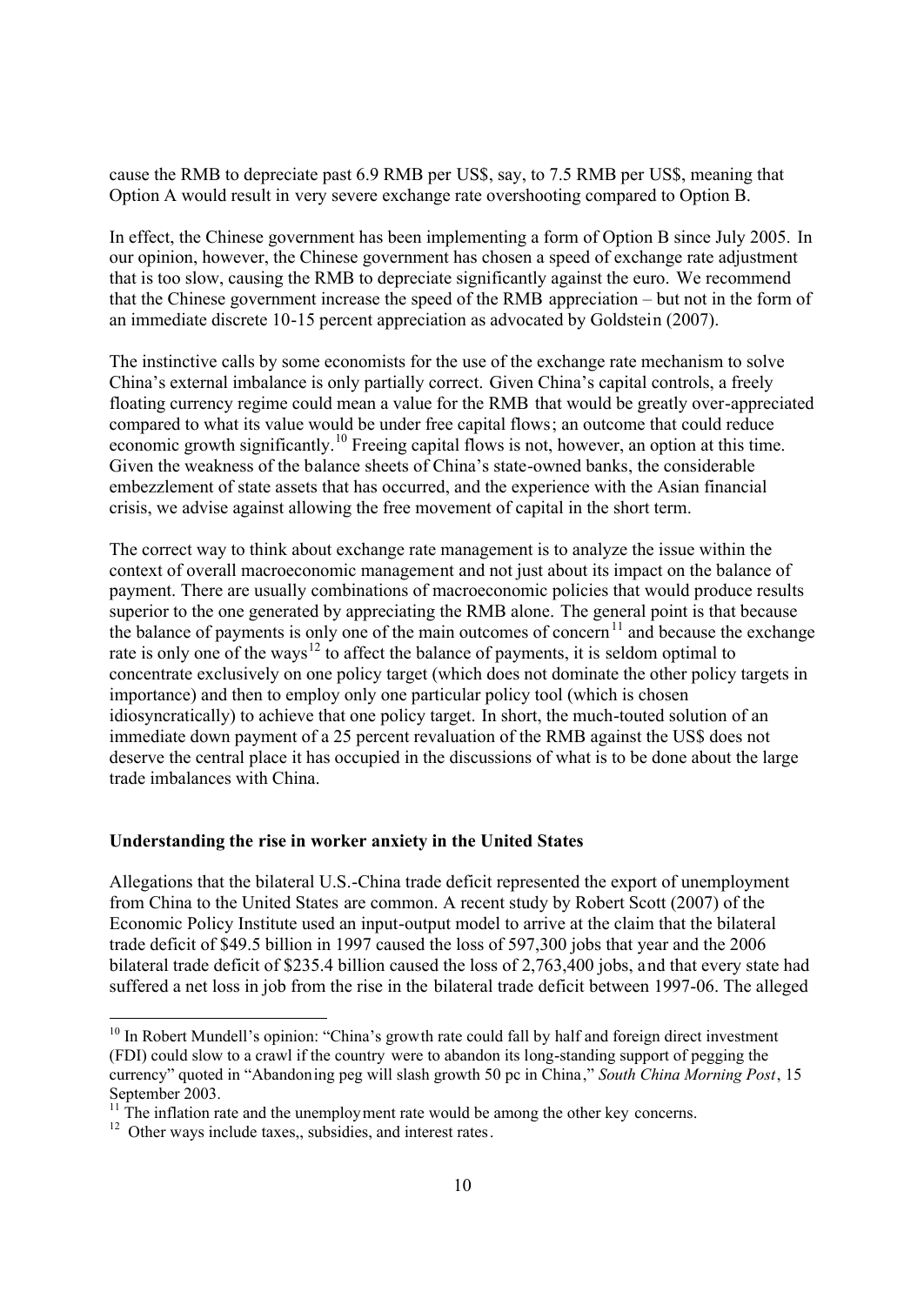job loss in 2006 from the bilateral trade deficit implied that the unemployment rate that same year was 1.21 percentage points higher than if the bilateral trade balance were zero.<sup>13</sup>

With these alleged job losses, another alleged outcome from U.S.-China trade that is common is that the bilateral deficit has forced down U.S. wages.<sup>14</sup> As it is well documented that worker anxiety<sup>15</sup> in the United States has increased steadily in the last two decades just as U.S.-China trade have increased steadily, it is tempting indeed to blame the rise in worker anxiety in the United States on the rise of China as a major trading nation.

Actually, the integration of China into the international division of labor was only part of the broader process of economic globalization that accelerated in the last decade of the twentieth century. The labor force of the former Soviet Union and India joined the international division of labor on a mass scale at about the same time that China did.<sup>16</sup> Table 3 shows that the number of workers already engaged in the international division of labor was 1.08 billion in 1990, and the combined labor force of the former Soviet bloc. India and China (SIC) was 1.23 billion. The division of labor in 1990 was certainly an unnatural one because half of the world's workforce had been voluntarily kept out of it by the SIC's autarkic policies. A decade after the start of the internationalization, the number of workers involved in the international economic system had increased to 2.672 billion in 2000 (with 1.363 billion workers from SIC). The Heckscher-Ohlin model would predict that this doubling of the world labor, achieved by bringing in cheaper labor from SIC, would lower the relative price of labor-intensive goods and hence reduce the income of labor in the industrialized country.<sup>17</sup> The fact that U.S. capital could now move abroad to set up production facilities in the SIC economies to service the U.S. market and foreign markets meant another channel (besides the cross-border movement of goods) for globalization to depress the U.S. labor income.<sup>18</sup>

<sup>&</sup>lt;sup>13</sup> The U.S. civilian labor force in 2006 was 151.4 million; Table B-35 in United States President (2007). <sup>14</sup> Strictly speaking, import competition could lower U.S. wages permanently without increasing the unemployment rate permanently. The structural adjustment required to accommodate the increased imports would cause a temporary increase in the unemployment rate.

<sup>&</sup>lt;sup>15</sup> See Otoo (1997) and Valletta (2007).

<sup>&</sup>lt;sup>16</sup> The economic isolation of the Soviet bloc started crumbling when the new non-communist Solidarity government of Poland began the marketization and internationalization of the Polish economy on 1 January 1990. The economic transition and political disintegration of the Soviet bloc became irreversible when Yeltsin replaced Gorbachev as the unambiguous leader of Russia in Augu st 1991 and implemented market-oriented reforms in January 1992. For the Chinese elite, the events in the Soviet Union confirmed that there did not exist a third way in the capitalism-versus-socialism debate. In early 1992, Deng Xiaoping led a successful campaign to put China firmly on the path of conv ergence to a private market economy. In 1991, India faced a balance of payments crisis, and it responded by going well beyond the administration of the standard corrective macroeconomic medicine of fiscal -monetary tightening and exchange rate devaluation into comprehensive adjustments of microeconomic incentives. India's trade regime was deregulated significantly, the restrictions on foreign investment were relaxed , reform of the banking sector and the capital markets was initiated, and divestment of public enterprises and tax reform were announced.

<sup>&</sup>lt;sup>17</sup> More accurately, the wage of the formerly isolated SIC worker would rise while the wage for the worker in the industrialized country would fall.

<sup>&</sup>lt;sup>18</sup> Hence, the imposition of a high U.S. tariff would not only drastically curb imports from SIC but also radically reduce this type of FDI flow from the United States to SIC.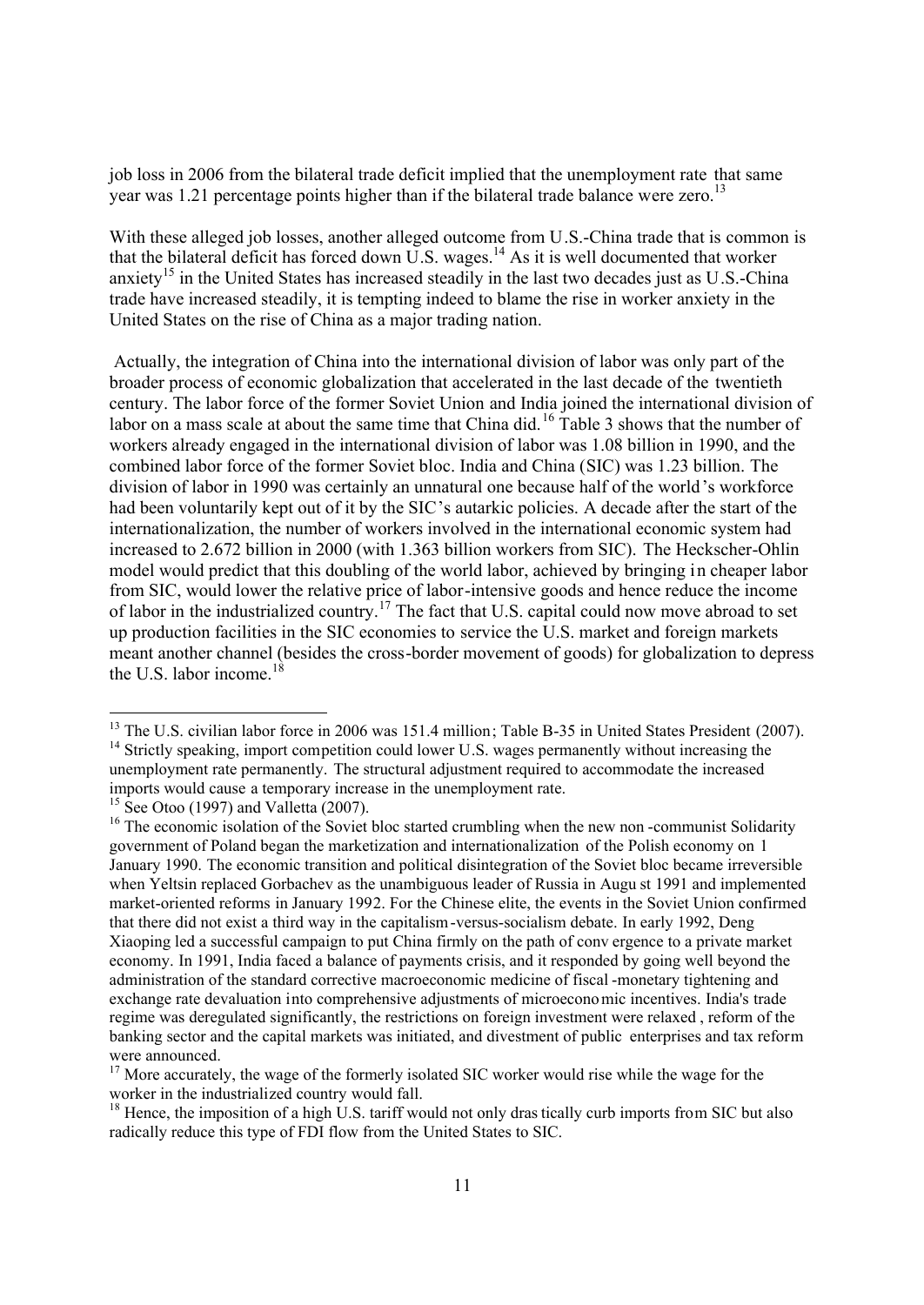# Insert table 3

There is no denying that the Heckscher-Ohlin model provides a coherent mechanism for globalization to lower U.S. labor income, and to cause U.S. unemployment to rise during the process. The fact that the overall U.S. trade deficit widened steadily from 1.5 percent of GDP in 1991 to 2.5 percent in 1996, 4.4 percent in 2001, and 6.7 percent in 2006 could only have worsened the drop in labor income and the rise in the unemployment rate because U.S. exports are less labor-intensive than U.S. imports.

The inconvenient truth however is that the above two expectations based on the Heck scher-Ohlin model have turned out to be wrong. The alleged rise in U.S. unemployment is not seen when we use the 1998-06 period chosen by Robert Scott (2007) as the reference point. The average unemployment rate of 4.9 percent in the 1998-2006 period was actually lower than the average unemployment rates in the immediate previous periods of 1980-88 and 1989-97, which were 7.5 percent and 6.0 percent respectively. In reality, the U.S. economy has been a highly successful job-creation machine in the 1997-2006 period.

Many analysts have pointed out that the inflation-adjusted weekly earnings (wages and salaries) of non-supervisory employees in 1980 are higher than in every year in the 1982-2006 period.<sup>19</sup> So is the backlash against globalization in the G-7 countries the result of the immiseration of their low-skilled workers? The answer is no, because earnings is only one of the two components of compensation received by workers, the other component is employer-paid benefits (e.g. pension contributions, health insurance). The neglect of benefits gives the wrong picture on income received by labor because the growth of benefits has been especially rapid in the last decade due to the soaring costs of health insurance. When we measure labor income as the sum of earnings (wages and salaries) and benefits, then we find that labor income in 1980 is lower than in every year in the 1982-2006 period, refuting the conclusion drawn from looking only at the earnings component of labor income.

Figure 2 reports the evolution of four data series over 1979-06, each indexed at 100 in December  $1979 \cdot 20$ 

- series (a) is the inflation-adjusted earnings received by a blue-collar worker in December of each year
- series (b) is the inflation-adjusted compensation (i.e. earnings plus benefits) received by a blue-collar worker in December of each year
- series (c) is the inflation-adjusted compensation received by an average worker in December of each year; and
- series (d) is the inflation-adjusted compensation received by a white-collar (excluding sales occupations) worker in December of each year.

 $\overline{a}$ 

<sup>&</sup>lt;sup>19</sup> For example, see Figure 1 in Polaski (2007).

 $20$  Each data series is produced by combing the relevant SIC-based series of the 1979-05 period with the relevant NAICS-based datum for 2006. SIC = Standard Industrial Classification; and NAICS = North America Industrial Classification System.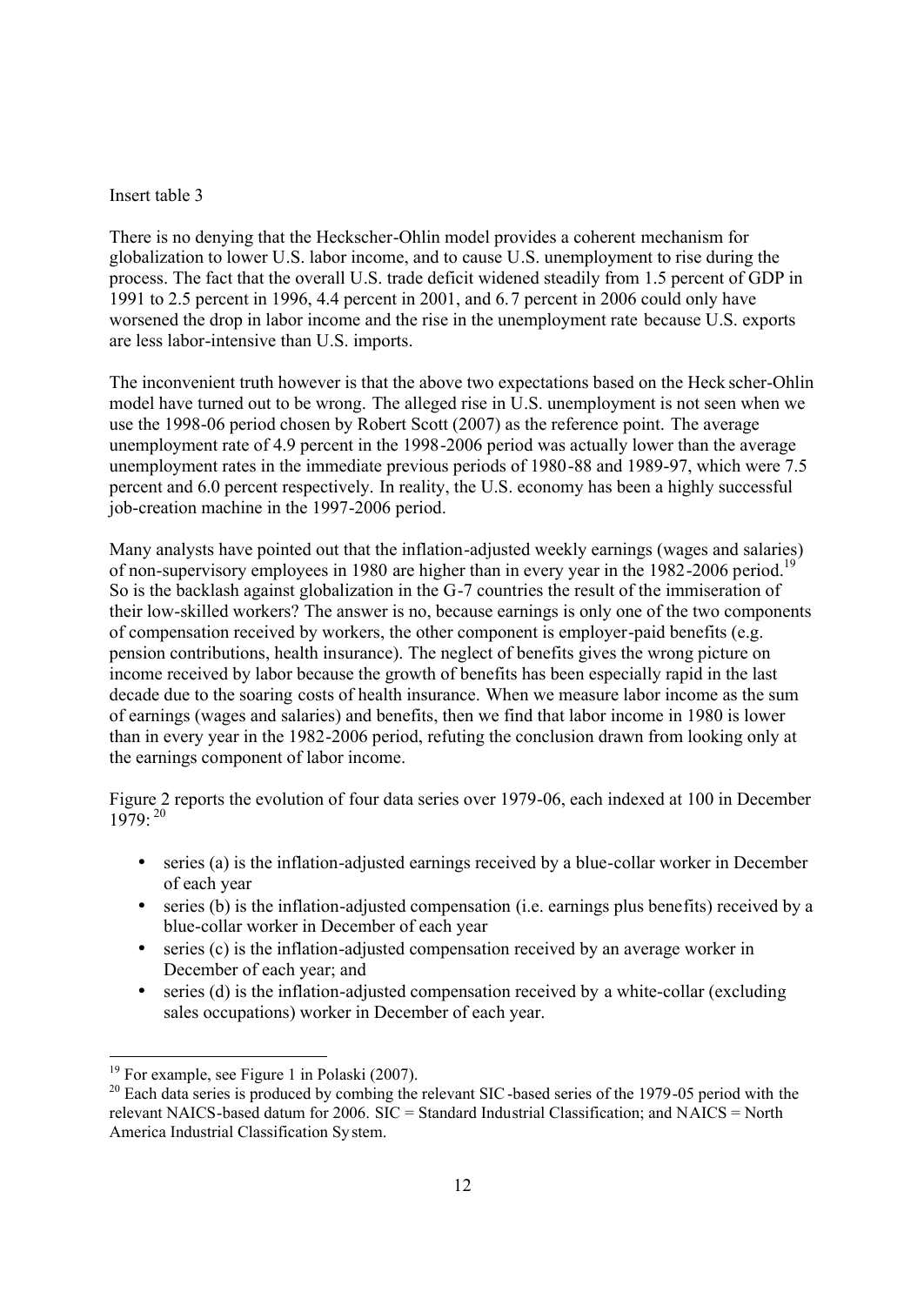#### Insert fig 2

Series (a) shows that the earnings of the blue-collar worker in 2006 were 1 percent lower than in 1979. Series (b) shows that the compensation (earnings plus benefits) of the blue-collar worker in 2006 was 12 percent higher than in 1979. In fact, blue-collar compensation had been higher than in 1979 since 1991. Furthermore, blue-collar compensation started growing faster beginning in 1997, just as the U.S. overall trade deficit started growing faster. Series (d) shows that the compensation of the white-collar worker in 2006 was 28 percent higher than in 1979. This much higher income growth of the white-collar worker caused the compensation of the average worker, series (c), in 2006 to be 20 percent higher than in 1979. The important message from Figure 2 is that the income growth of the United States in the 1990-06 period of accelerated globalization was shared by both low-skilled workers and high-skilled workers, albeit the latter received a larger share of the income growth.

The possible key to reconciling the theoretical predictions of the Heckscher-Ohlin model with the actual outcomes is to recognize that economic globalization was not the only significant economic process in the last two decades. The other significant economic process was accelerated technological innovation, especially in the advanced economies, notably the United States. The reason why the U.S. real labor income has not fallen despite economic globalization is that there has been remarkably high U.S. productivity growth since the late 1980s, perhaps enabled in large part by the  $\text{ICT}^{21}$  revolution. It is instructive here to note that Alan Greenspan has attributed his (generally hailed) superior ability in making the "correct" policy to his early recognition that the U.S. entered into a period of rapid technological innovation in the late 1980s.

We note that while this high productivity growth was able to offset the downward pressures on the real labor income from economic globalization, it was also likely to have joined economic globalization in diminishing the labor share of GDP.<sup>22</sup> Recent technological innovations have more than substituted capital for labor (e.g. fewer secretaries are needed because answering machines can now convert messages into voice files that can be emailed to traveling professionals). They have also transformed many of what have been traditionally non-tradable services into tradable services, allowing jobs to be outsourced to foreign service providers. For example, the ICT revolution has allowed offshore call centers to handle questions from U.S. customers, offshore accountants to process U.S.-based transactions, and offshore medical technicians to read the X-rays of U.S. patients. $^{23}$ 

<sup>&</sup>lt;sup>21</sup> ICT = information and communications technology

<sup>&</sup>lt;sup>22</sup> Beside capital-bias technological innovation and economic globalization, there have been two other developments in the U.S. economy, which have likely contributed to the decline in labor share of GDP. The first is changes in the institutional nature of the U.S. labor market; union membership has declined and there has been an upward shift in the compensation norms for high-level executives. (This shift in compensation norms could reflect a combination of a shift in social attitudinal norms, and more collusion between managers and their boards. Akerlof (2007) is a recent discussion on "norms" and their economic consequences.) The second of these other developments is increased immigra tion into the United States (before 2001); see Borjas (1994) and Ottaviano and Peri (2005).

<sup>&</sup>lt;sup>23</sup> There is a large empirical literature on the relative impact of technological changes and globalization on the U.S. wage rate, notable contributions include Sachs and Shatz (1994), and Feenstra and Hanson (1996 and 1998).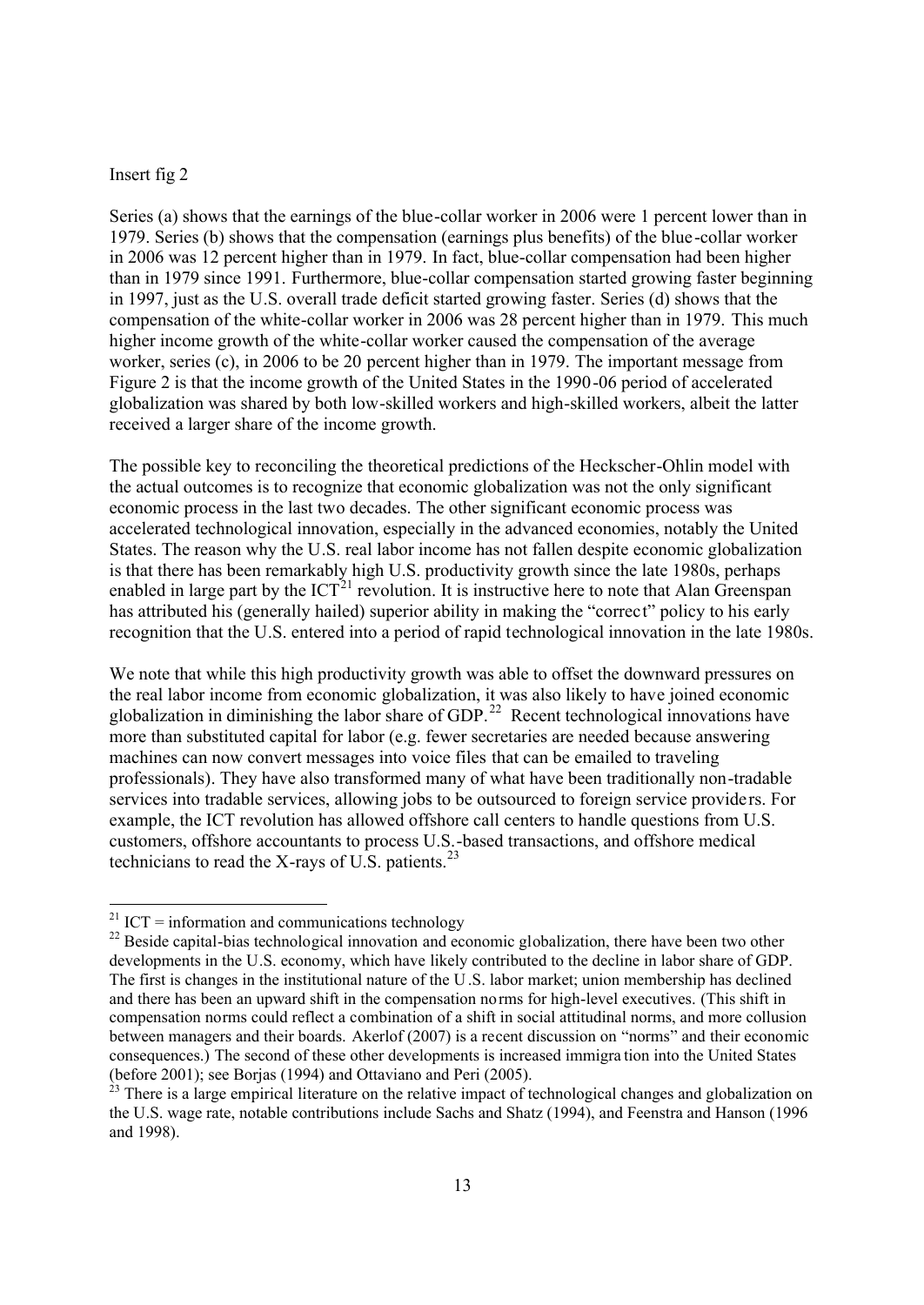What is fueling the resentment toward imports from China when the average U.S. worker is experiencing neither more unemployment nor lower compensation? The explanation is that the U.S. worker is feeling more insecure in the 2000s than in the 1980s because of the faster turnover in employment. Globalization and technological innovation have required the worker to change jobs more often and she finds that there are considerable costs associated with the job change because of the inadequacies of U.S. social safety nets.

The more frequent change in jobs is documented in Table 4 by the declining trend in the length of the median job tenure for older male workers. The median job tenure for males in the:

- 33 to 44 age group, decreased from 7.0 years in 1987 to 5.1 years in 2006;
- 45 to 54 age group, decreased from 11.8 years in 1987 to 8.1 years in 2006; and
- 55 to 64 age group, decreased from 14.5 years in 1987 to 9.5 years in 2006.

#### Insert table 4

In terms of social safety nets, Gary Burtless (2005) reports that within the G-7 in 2004, only the United Kingdom has a less generous unemployment benefits scheme than the United States. Table 5 shows that an unemployed person in the United States received initial unemployment benefits that equaled 53 percent of previous income compared to 78 percent in Germany, 76 percent in Canada and France, 61 percent in Japan, 60 percent in Italy, and 46 percent in the UK. Table 5 also documents that the duration of unemployment benefits was 6 months in the United States compared to 12 months in Germany, 9 months in Canada, 30 months in France, 10 months in Japan, and 6 months in Italy and the UK.

# Insert table 5

The dilemma is that the fast rate of technological innovation has been good for labor income but bad for job stability because technological improvements in the production process usually mean occupational obsolescence. The unfortunate fact is that the temporary unemployment associated with job changes are especially painful in the United States compared with most of the advanced countries because of the less generous social safety nets and because health coverage is usually supplied by the employer.

In short, the popular outcry in the United States and the EU against China's trade surpluses is misplaced. Even if China's trade balance were zero, the pains of structural adjustment and income redistribution caused by technological innovations, institutional changes, globalization, and immigration would still be there. The fact that the blue-collar worker did receive a higher level of compensation suggests that the additional pain from the incremental structural adjustment caused by the widening trade deficit is minor by comparison. It is our hypothesis that the enhanced worker anxiety in the developed countries has been created not by a lower real wage and a higher unemployment rate but by job insecurity resulting from, one, occupational obsolescence because of rapid technological innovation and, two, import competition from economic globalization. The job insecurity in the United States is exacerbated by inadequate social safety nets and by the inappropriate design of the funding of medical insurance.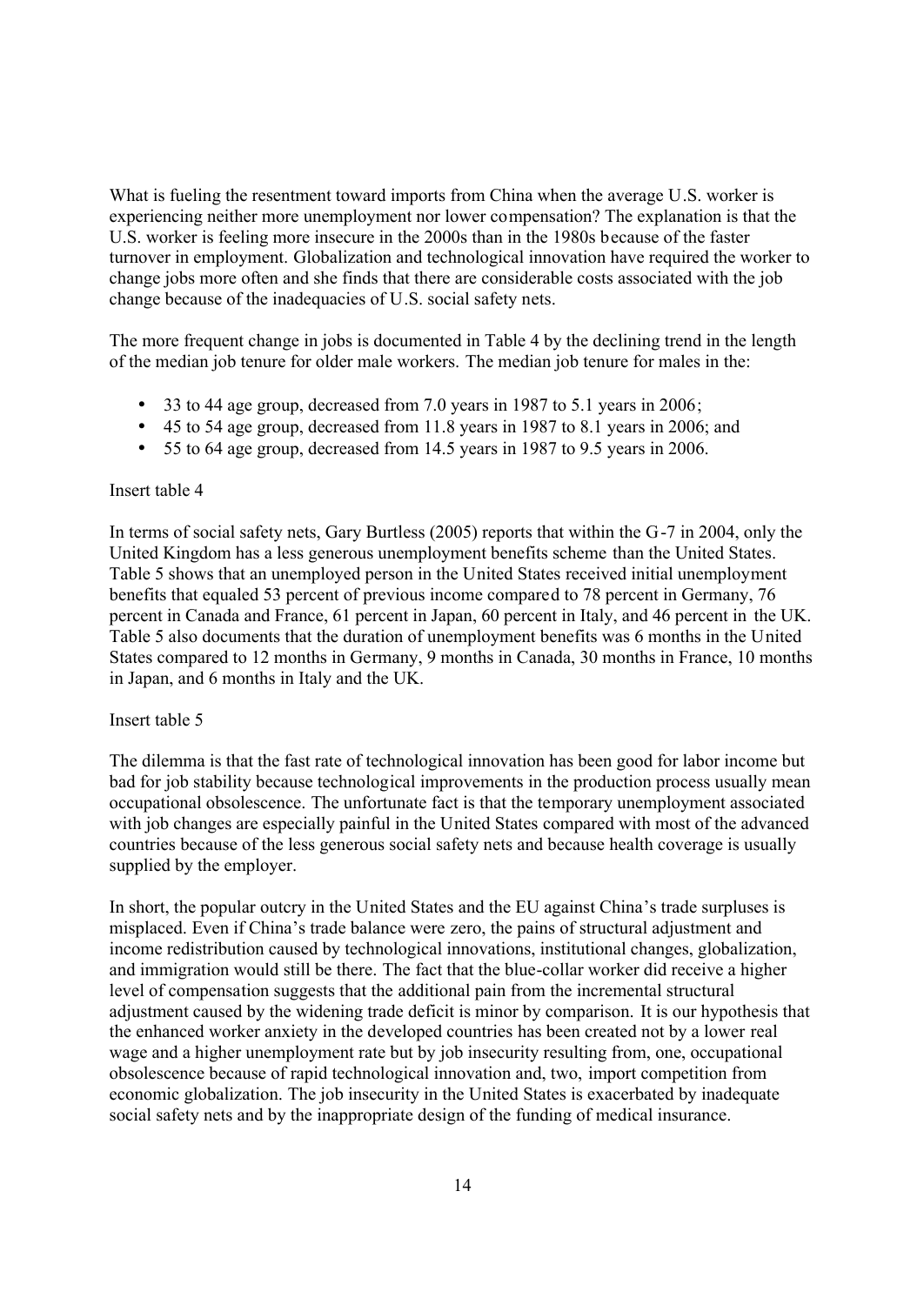#### **Understanding the evolution of China's current account balance**

Since 1986, except for the four years (1990, 1991, 1997, and 1998) associated with an economic downturn in China, the bilateral surplus with the United States has exceeded China 's overall trade surplus, meaning that China is running massive deficits in its trade with some of its other trade partners. The changing configuration of China's bilateral trade balances since 1986 reflects mainly the steady expansion of production networks into China. In this new geographical division of the production of components and of the production stages in manufacturing, China usually makes the cheaper components and assembles the final products by combining the domestically produced components with imported components. The fast transfer of manufacturing and assembly operations from Japan, Taiwan, and South Korea to China translates directly into high growth in the China-U.S. bilateral trade surplus because this transfer reduces the bilateral Japan-U.S. trade surplus, the bilateral Taiwan-U.S. trade surplus, and the bilateral South Korean-U.S. trade surplus correspondingly. In short, the China-U.S. trade deficit could be reduced by transferring the assembly operations of Korean, Taiwanese, Japanese, and European production networks to Vietnam, but the Vietnam-U.S. trade deficit would then increase, leaving the overall U.S. trade balance unchanged.

At the same time, however, China's chronic and growing overall trade surplus does reveal a deep-seated serious problem in China's economy: its dysfunctional financial system. This problem is revealed by the aggregate-level accounting identity that the global CA balance is determined by the fiscal position of the government, and the savings-investment decisions of the state-controlled enterprise (SCE) sector and the private sector.<sup>24</sup> Specifically:

 $CA = (T - G) + (S<sub>SCE</sub> - I<sub>SCE</sub>) + (S<sub>private</sub> - I<sub>private</sub>)$ where  $CA =$  current account in the balance of payments  $CA = (X - M) + R$  $X =$  export of goods and non-factor services  $M =$  import of goods and non-factor services  $R$  = net factor earnings from abroad (i.e. export of factor services)  $T =$ state revenue  $G = state$  expenditure (including state investment)  $S_{SCE}$  = saving of the SCEs  $I_{SCE}$  = investment of the SCEs  $S<sub>private</sub> = saving of the private sector$  $I<sub>private</sub> = investment of the private sector$ 

 $\overline{a}$ 

For the last decade, the Chinese fiscal position (T-G) has been a small deficit, and so it is not the cause for the swelling CA surpluses in the 2000s. The CA surplus exists because the sum of savings by SCEs and the private sector exceeds the sum of their investment expenditures; and it

<sup>&</sup>lt;sup>24</sup> The SCE category covers companies that are classified as SOEs (state-owned enterprises); and jointventures and joint-stock companies, which are controlled by third parties (e.g. legal persons) who are answerable to the state. For an analysis of how the principal-agent problem in SOEs has shaped China's macroeconomic performance, see Woo (2006).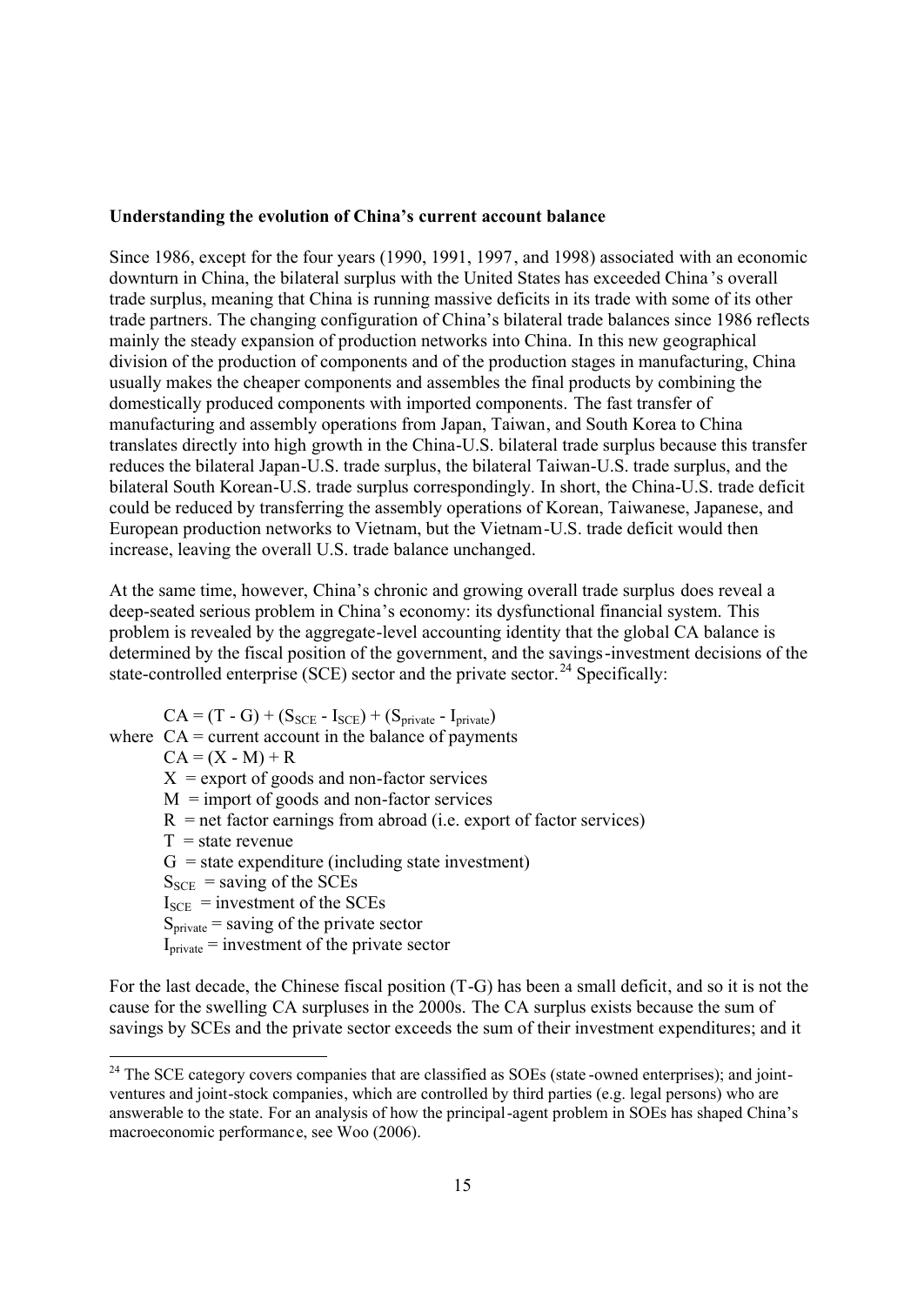has expanded steadily because the non-government savings rate has been rising faster than the growth of non-government investment.<sup>25</sup>

Why has China's financial system failed to translate the savings into investments? Such an outcome was not always the case. Before 1994, the voracious absorption of bank loans by SCEs to invest recklessly kept the CA usually negative and the creation of nonperforming loans (NPLs) high. When the government implemented stricter controls on the state-owned banks (SOBs) from 1994 onward (e.g. removing top bank officials whenever their bank lent more than its credit quota or allowed the NPL ratio to increase too rapidly), the SOBs slowed down the growth of loans to SCEs. This cutback created an excess of savings because the SOB-dominated financial sector did not then re-channel the released savings (which were also increasing) to finance the investment of the private sector.

This failure in financial intermediation by the SOBs is quite understandable. First, the legal status of private enterprises was, until recently, lower than that of the state enterprises; and, second, there was no reliable way to assess the balance sheets of the private enterprises, which were naturally eager to escape taxation. The upshot was that the residual excess savings leaked abroad in the form of the CA surplus. Inadequate financial intermediation has made developing China a capital exporting country!

This perverse CA outcome is not new. Before the mid 1980s, Taiwan experienced this same problem when all Taiwanese banks were state-owned and were operated under a civil service regulation that required each loan officer to repay any bad loan that she approved. The result was a massive failure in financial intermediation that caused Taiwan's CA surplus to be 21 percent of GDP in 1986. The reason why China has not been producing the gargantuan CA surpluses seen in Taiwan in the mid 1980s is the still large amount of SCE investments.

Why is the savings rate of the non-government sector rising? The combined savings of the SCE and private sectors rose from 20 percent in 1978 to 30 percent in 1987, and has remained above 45 percent since 2004. In discussions on the rise of the savings rate, a common view is that the rise reflects the uncertainty about the future that many SOE workers feel in the face of widespread privatization of loss-making SOEs. We find this explanation incomplete because it seems that there has also been a rise in the rural saving rate even though rural residents have little to fear about the loss of jobs in the state-enterprise sector because none of them are employed there $^{26}$ 

We see two general changes that have caused both urban and rural saving rates to rise significantly in China. The first change relates to increased worries about the future by the Chinese. The steady decline in state subsidies to medical care, housing, loss-making enterprises, and education, and mismanagement of pension funds by the state have led people to save more to insure against future bad luck (e.g. sickness, job loss), buy their own lodging, build up nest eg gs for retirement, and invest in their children.

 $^{25}$  See Wiemer (2008) for a recent quantification of the increase in the savings rate of the different groups. <sup>26</sup> The Economist Intelligence Unit (2004, pp. 23) reported that "farmers' propensity to save seems to

have increased."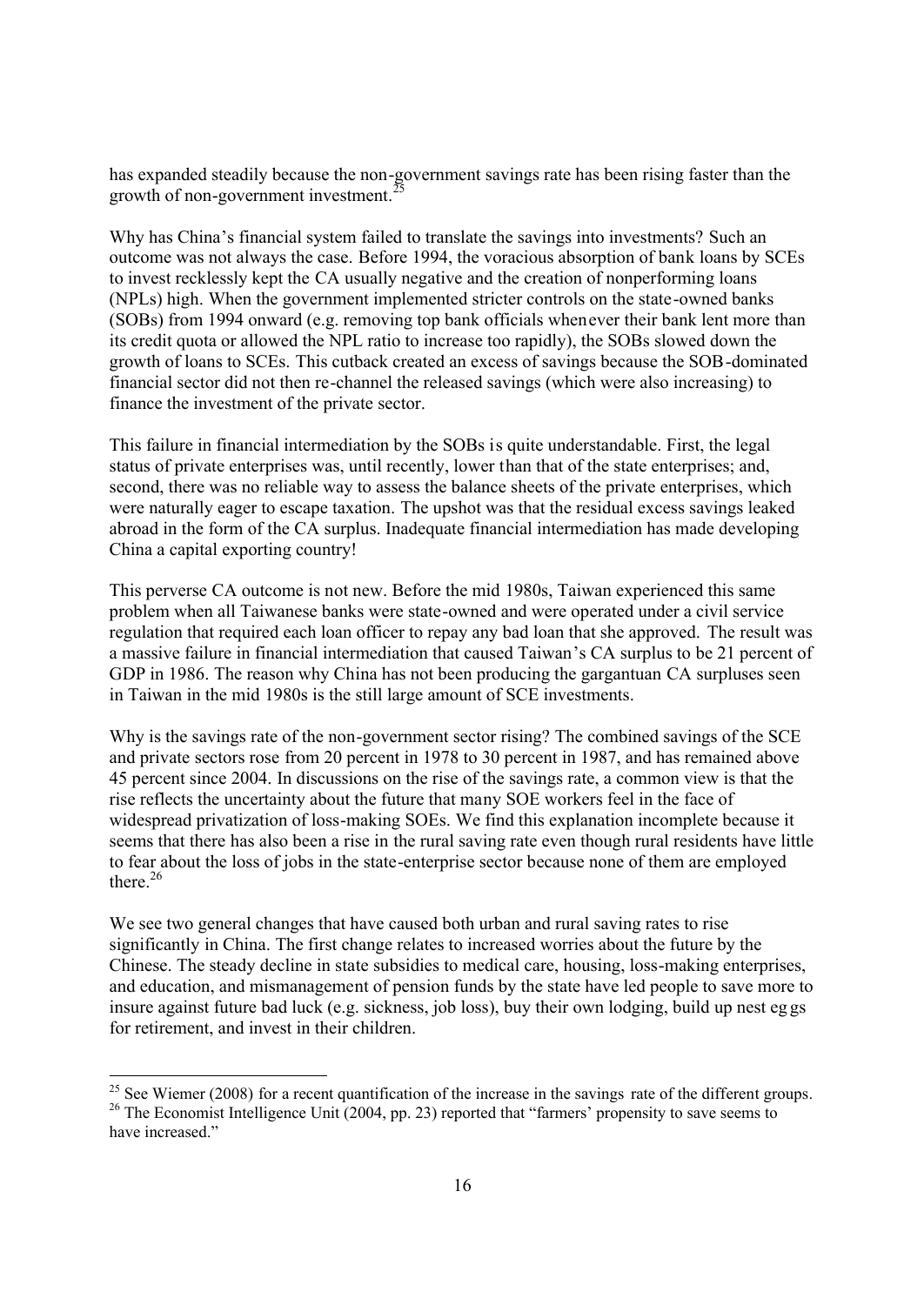The second change is the secular improvement in the official Chinese attitude toward market capitalism. Given the high rate of return to capital, this increasingly business-friendly attitude in the Communist Party of China has no doubt encouraged both rural and urban residents to save for investment, i.e. greater optimism about the future has spawned investment-motivated saving.

In our explanations for the existence of the CA surpluses and the growth of the surplus, there is a common element in both: China's financial system. The point is that savings behavior is not independent of the sophistication of the financial system. An advanced financial system will have a variety of financial institutions that would enable pooling of risks by providing medical insurance, pension insurance, and unemployment insurance; and transform savings into education loans, housing loans, and other types of investment loans to the private sector. *Ceteris paribus*, the more sophisticated a financial system, the lower the savings rate.

Liu and Woo (1994) and Woo and Liu (1995) tested the proposition that financial market sophistication influences the private savings rate by adding a financial sophistication (FS) variable to the well-known private savings rate equation of Modigliani (1966 and 1970) to arrive at the following econometric specification:

 $PSR = f (PROD, AGER, DEPR, RETS, R, FS)$ where  $PSR =$  private savings rate  $PROD =$  productivity growth  $AGER$  = ratio of aged population to working population  $DEPR = ratio of young population to working population$ RETS = length of retirement span  $R$  = real interest rate

Liu and Woo (1994) estimated this equation for a sample of 18 OECD countries and Taiwan over 1975-85, using three different proxies for FS. In addition to confirming the earlier results of Modigliani (1966 and 1970), they found that the coefficient of FS was negative and highly significant statistically. We used the estimated coefficients of  $FS<sup>27</sup>$  and the actual values of FS in China and the United States in 2000-05 period to compute the difference in the PSR of these two countries that could be attributed to the difference in the sophistication of their financial markets. We found that the backward financial system in China made the non-government savings rate in China to be 7.0 to 12.2 percentage points higher than the private savings rate in the United States<sup>28</sup>

Since the Chinese CA surplus was less than 7.0 percent of GDP before 2005, this meant that if China had financial markets that were as sophisticated as those of the United States, it would have been a net borrower instead of a net lender in the global financial markets during 1994- 2004. In short, China generates a chronic CA surplus because of inadequate financial

<sup>&</sup>lt;sup>27</sup> We used equations (1), (2) and (3) in Table 2 of Liu and Woo (1994).

<sup>&</sup>lt;sup>28</sup> The non-government sector refers to the SCE sector and the private sector. This calculation assumes that the SCE sector behaves like the private sector. Developments since the mid-1990s indicate that the SCEs are converging in behavior to the private enterprises; there has been a steady decline in the proportion of SOEs, the increasing corporatization and listing of SCEs, and the surreptitious process of effective privatization by the managers.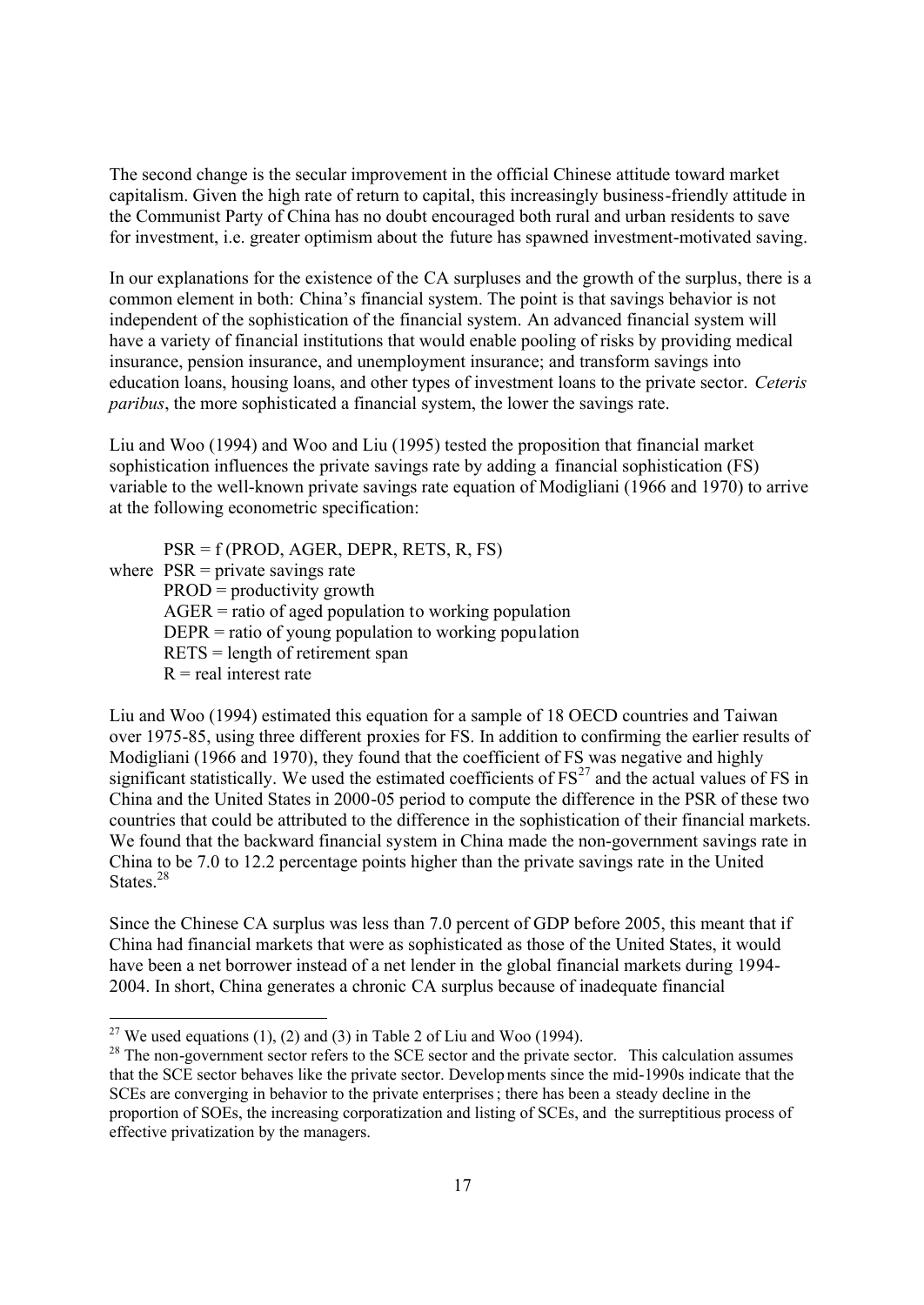intermediation. The dysfunctional financial system fails to pool risks to reduce uncertaintyinduced savings and fails to provide loans to reduce investment-motivated saving.

# **A multilateral policy package to address the trade tensions with China**

The real source for the anxieties that have given rise to the present U.S. obsession with RMB appreciation is not the large trade imbalances but the large amount of structural adjustment necessitated by the acceleration of economic globalization and of labor-saving technological progress. Dollar depreciation and trade barriers will slow down the process of structural adjustment but will not stop it because the other main driver (quite possibly, the bigger driver) of structural adjustment in the United States is technological progress.

Furthermore, the real source of China's proclivity to run CA surpluses is its primitive financial system. RMB appreciation is a highly indirect way to affect the CA surpluses. The failure of the Plaza Accord in 1985 to reduce the U.S. CA deficit significantly indicates how unreliable the exchange rate is in effecting the desired change. It is therefore correct for the U.S. Treasury in the Strategic Economic Dialogue with China to focus on the fundamental importance of financial market development in China. <sup>29</sup>

The optimum solution to reducing the friction in U.S.-China trade relations is a policy package that emphasizes multilateral actions to achieve several important objectives. It is bad economics and bad politics to dwell on just one region (China alone), dwell on just one instrument (RMB appreciation alone), and dwell entirely on one target (external imbalance). The multilateral policy package that we propose can be framed as answers to the following three questions:

- 1. What should the United State do?
- 2. What should China do?
- 3. What should the United States and China do collaboratively?

# *What should the United States do?*

Congress should accelerate the reduction in fiscal imbalance; strengthen social safety nets and programs that upgrade the skills of younger workers; and make healthcare insurance coverage independent of individual employers. In particular, the Trade Adjustment Assistance (TAA) program still functions inadequately after its overhaul in 2002. Lael Brainard (2007) reported that:

Participation has remained surprisingly low, thanks in part to confusing Department of Labor interpretations and practices that ultimately deny benefits to roughly three-quarters of workers who are certified as eligible for them. TAA has helped fewer than 75,000 new workers per year, while denying more than 40 percent of all employers' petitions. And remarkably, the Department of Labor has interpreted the TAA statute as excluding the growing number of services workers

 $29$  Our analysis supports three recent policy positions of the U.S. Treasury: (1) China must increase "the pace of reform in financial services market" (Paulson, 2007); (2) China has not engaged in currency manipulation; and (3) China should increase the rate of RMB appreciation.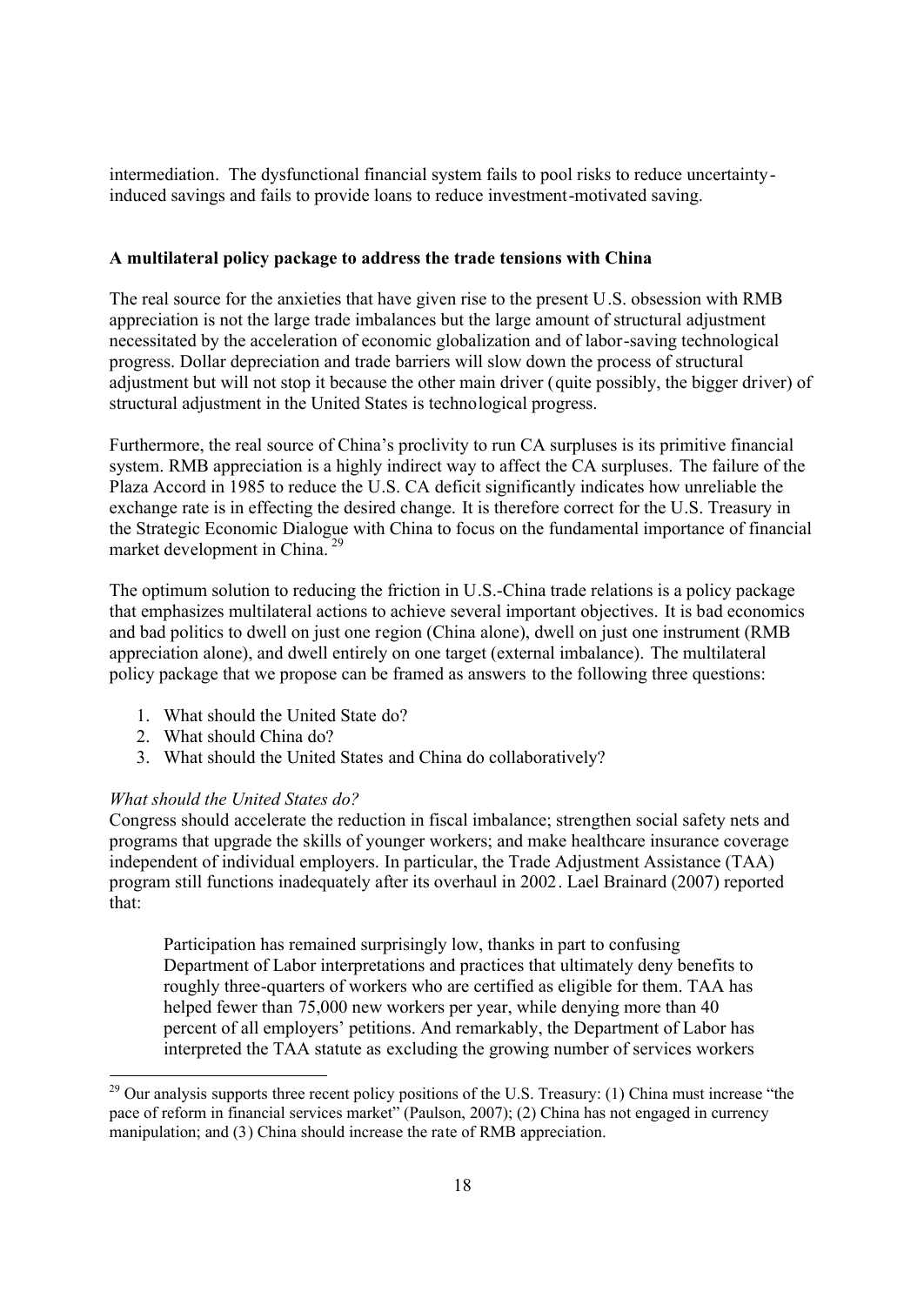displaced by trade…Between 2001 and 2004, an average of only 64 percent of participants found jobs while they participated in TAA. And earnings on the new job were more than 20 percent below those prior to displacement.

In addition to improving the TAA program, the establishment of wage insurance is an excellent way to bring U.S. social safety nets more in line with the type of structural adjustments driven by globalization and technological changes. Occupational obsolescence created by the latter should not be forestalled by Luddite regulatory measures, but rather, they should be accommodated by establishing extensive skillupgrading programs (e.g. training loans, apprentice stipends) and improving the formal education system especially at the grade school and high school levels.

#### *What should China do?*

 $\overline{a}$ 

The obvious short-run policy package has three components. First, the appreciation of the RMB appreciation begun in July 2005 should be accelerated, and be used more aggressively as an antiinflation instrument. Second, import liberalization (e.g. implement seriously the commitments made in negotiations for WTO membership like protection of intellectual property rights) should be quickened and expanded beyond WTO specifications.

Third, state expenditure (e.g. rural infrastructure investments, and rural health programs) should be accentuated to soak up the excess savings, with an emphasis on import-intensive investments (e.g. buying airplanes and sending students abroad). There must be time limits put on the expanded public works and SCE investments. This is crucial because, in the long run, the increased public investments could follow an increasingly rent-seeking path that is wasteful (e.g. in Japan, building a second big bridge to a lowly-populated island to benefit a politicallyconnected construction company), and the increased SCE investments could convert themselves into non-performing loans at the SOBs.

It is now common to hear calls for China to rebalance its growth path by reducing savings, cutting investment, and increasing consumption.<sup>30</sup> We think, however, that the correct advice on rebalancing is to reduce only investments that are unprofitable, and to increase consumption to drive the CA surplus to zero. Our recommended policy mix for rebalancing is based on understanding that economic growth (by definition) requires an enlargement of output capacity. A government-induced increase in consumption that lowers investment will maintain full usage of the existing output capacity but it will diminish the expansion of output capacity, cau sing a lower GDP growth rate and, hence, a slower absorption of China's surplus labor. Furthermore, China still has a long way to go before its technological level reaches that of the G-7; and technological upgrading requires investing in more modern capital equipment. So a policy that increases consumption and decreases investment is not only a slow-growth policy, it is also a slow technological upgrading policy.

<sup>&</sup>lt;sup>30</sup> For example, Lardy (2007) wrote that the more desired growth path is one marked by "a reduction in China's national savings rate" (pp. 10), and by a reduction in "China's excessive rate of investment" (pp. 10). The latter "is a prerequisite to a successful transition to a more consumption -driven growth path" (pp. 10).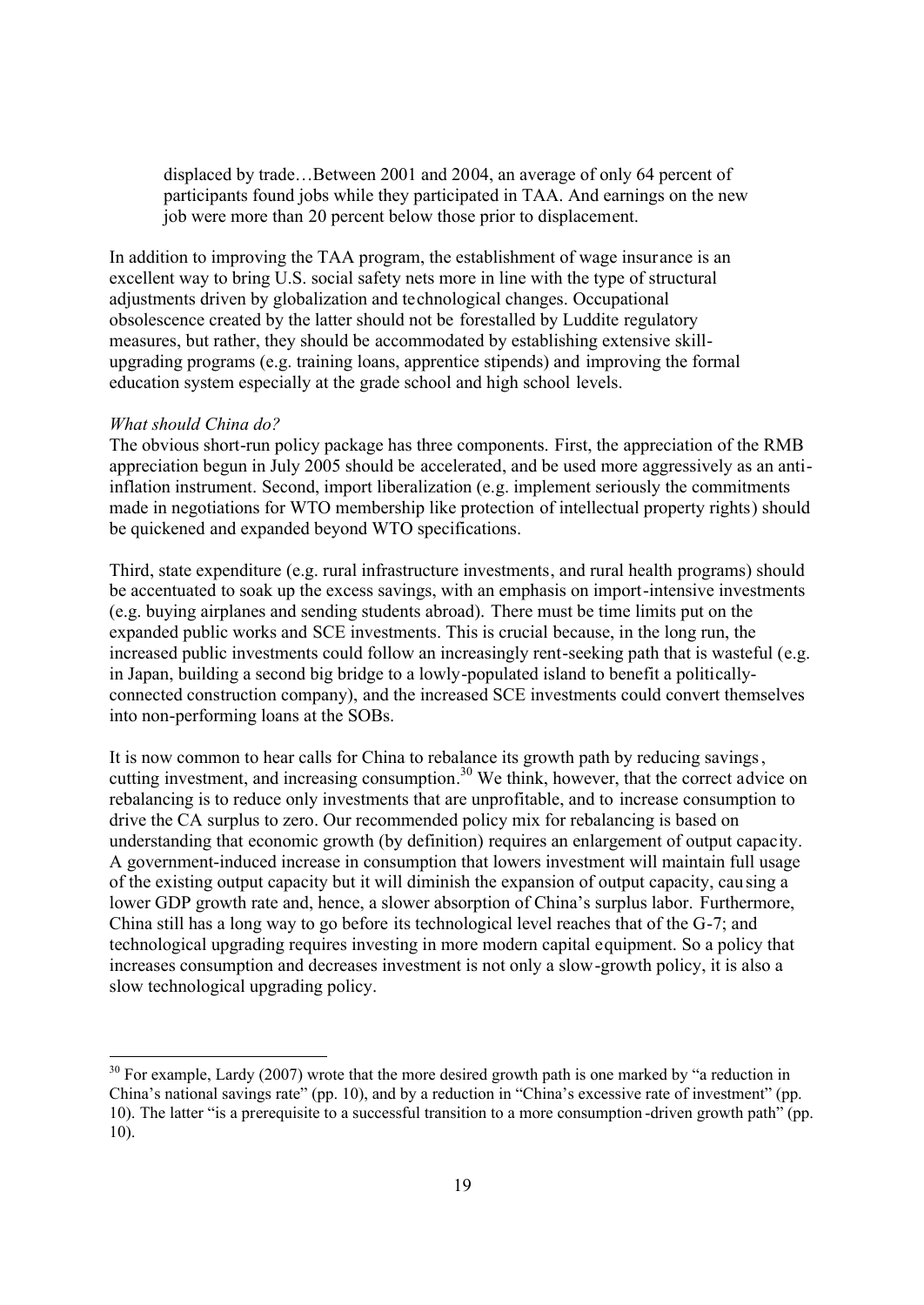Consumption could be increased without lowering investment by, one, the state providing an integrated health insurance system, a comprehensive pension system, and an extensive scholarship program; and, two, the financial system providing more sophisticated financial products like education and housing loans, and various types of insurance schemes, and stopping its discrimination against private investors. The establishment of a modern financial system requires the appearance and growth of competitive *domestic* private banks. As China is required by its WTO accession agreement to allow foreign banks to compete against its SOBs on an equal basis by 2007, it would be akin to self-loathing not to allow the formation of truly private banks of domestic origin.

We therefore recommend that following the recapitalization of the four big state banks $31$ , at least two of them should be broken into several regional banks, and that the majority of these regional banks should be privatized. It would be a good idea to sell a few of the regional state banks to foreign banks to facilitate the transfer of modern banking technology to Chinese banks as the more local staff the foreign bankers train, the larger the pool of future managers for Chinese owned banks. At the same time, the laws on the establishment of new banks should be loosened, and interest rates should be deregulated. However, it is most crucial that financial sector liberalization proceeds no faster than the development of the financial regulatory ability of the state in order to avoid the danger of substituting financial crash for financial repression.

An important part of financial reform should be the promotion of the development of sound rural financial institutions. In particular, we wish to draw attention to the successful Indonesian experience of establishing a self-sustaining and profitable banking system (the *Unit Desa* system) in the countryside to provide a starting point for discussing how to accelerate financial development in rural China.<sup>32</sup> As quickly as adequate prudential supervision could be put into place, China should allow the creation of new small-scale rural financial institutions that will mobilize local savings to finance local investments.

#### *What should the United States and China do collaboratively?*

 $\overline{a}$ 

Earlier, we had reported the survey finding of the Pew Research Center that there has been a dramatic decline in support for free trade within the United States and the major developed countries. It is important that the United States and China start collaborating immediately to push the Doha Rounds to a successful conclusion. The commitment of China to work for continued economic globalization will help strengthen the now wavering U.S. commitment to the WTO system.

The United States, which has traditionally been at the forefront for expanding the multilateral free trade system, is now beset by self-doubt for three major reasons. First, the United States was willing to put up with the pains of structural adjustments in 1960-90 to accommodate the growing imports from Japan, South Korea, Taiwan, and ASEAN because they were frontline allies in the Cold War. With the end of the Cold War, it is natural for the United States to re-

<sup>&</sup>lt;sup>31</sup> They are the Agricultural Bank of China, Bank of China, China Construction Bank, and Industrial and Commercial Bank of China.

<sup>&</sup>lt;sup>32</sup> Indonesia is similar to China in key economic and institutional features: a geographically vast, and heavily populated economy, and the rural financial system is dominated by branches of a state bank (Bank Rakyat Indonesia, and Agricultural Bank of China respectively); see Woo (2005).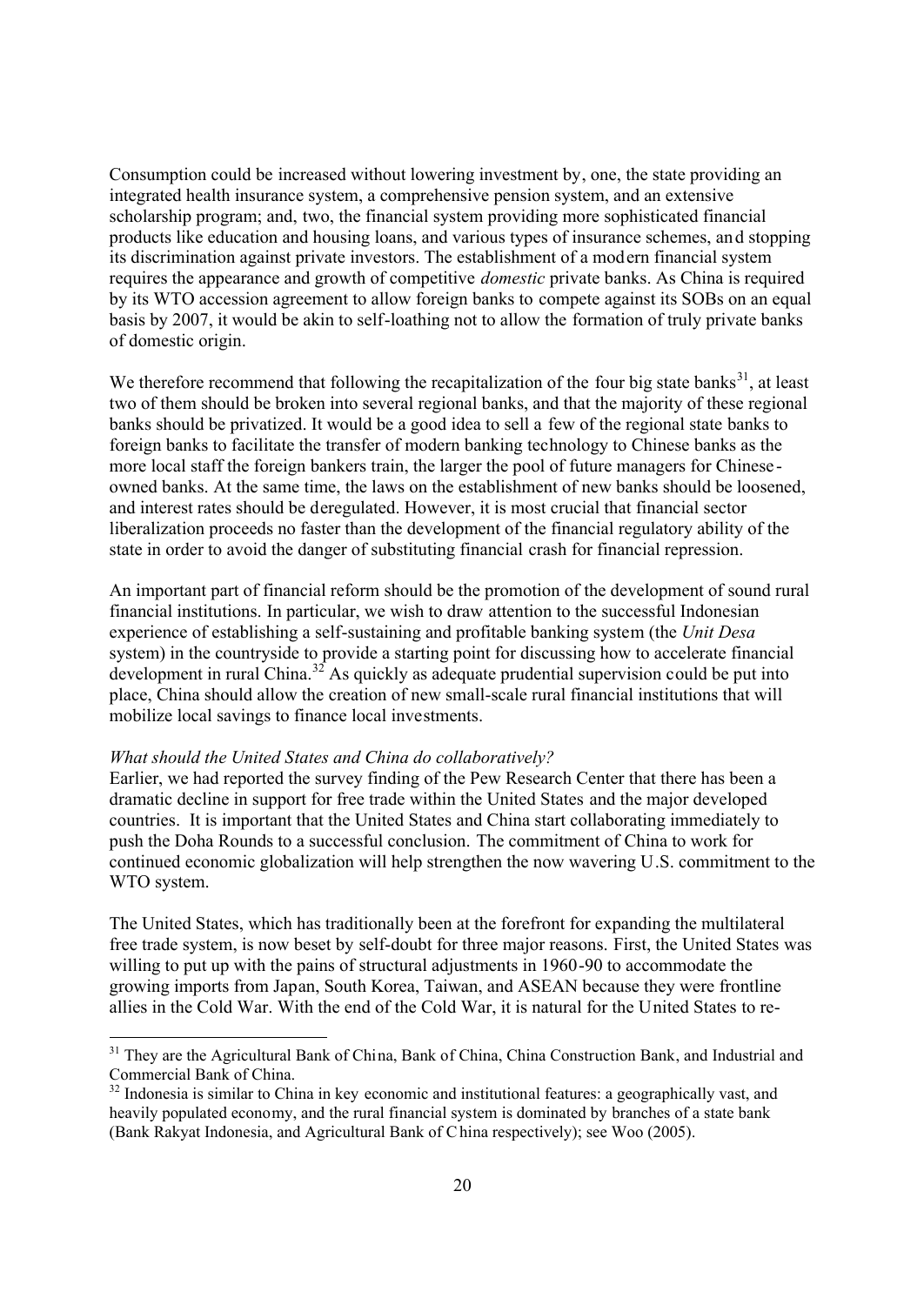consider the economic cost of structural adjustment because the security and ideological benefits from it have decreased.

Second, the amount of required structural adjustment in the United States to accommodate the rise of the SIC bloc is far greater than the earlier adjustment to the rise of its Cold War allies. As noted, the entry of the SIC economies has doubled the labor force participating in the international division of labor.

Third, the strongest lobby for free trade in the United States has been the economics profession, and the free trade doctrine has come under strong internal criticism in the last few years. Most notably, Paul Samuelson, who made many fundamental contributions to the development of the standard trade models that convinced mainstream economists that free trade is the best policy, argued in 2004 that under free trade, where outsourcing accelerates the transfer of knowledge to the developing country, there could be a decline in the welfare of the developed country.<sup>33</sup> Intellectual apostasy on free trade is spreading. In 2005, Alan Blinder, another eminent economist, joined in the criticism of free trade fundamentalism.

In April 2007, the United States bypassed multilateralism in free trade by agreeing to form a Free Trade Area (FTA) with South Korea. With the United States weakening in its resolve to protect the multilateral free trade system, it is the time for China to show that it is a responsible stakeholder by joining in the stewardship of the multilateral free trade system, from which it had received immense benefits. With China so far playing a passive role in pushing the Doha Round forward; by default, Brazil and India have assumed the leadership of the developing economies camp in the trade negotiations. According to Susan Schwab, the U.S. Trade Representative, at the G-4 (the United States, the EU, Brazil, and India) meeting in Potsdam in June 2007, Brazil and India retreated from their earlier offers to reduce their manufacturing tariffs in return for cuts in agricultural subsides by the developed economies because of "their fear of growing Chinese imports."<sup>34</sup> The Brazilian-Indian action caused the Potsdam talks to fail and hurt the many developing economies that were agricultural exporters.

The reality is that Brazil is now attempting to bypass multilateral trade liberali zation by entering into FTA negotiations with the EU. A growing number of nations like Brazil "are increasingly wary of a multilateral deal because it would mandate tariff cuts, exposing them more deeply to low-cost competition from China. Instead, they are seeking bilateral deals with rich countries that are tailored to the two parties' needs."<sup>35</sup>

The current international atmosphere is ripe for protectionism. Therefore, China and the United States must now work together to provide leadership to prevent the unraveling of multilateral free trade. We realize of course that while it is desirable for Chinese economic growth for China to become more active in supplying global public goods, it might not be allowed to do so because of the usual reluctance of the existing dominant powers to share the commanding

 $\overline{a}$ 

<sup>33</sup> See Samuelson (2004); and "Shaking Up Trade Theory," *Business Week*, 6 December 2004, and "An Elder Challenges Outsourcing's Orthodoxy, " *The New York Times*, 9 September 2004.

<sup>34</sup> "Schwab surprised by stance of India and Brazil," *Financial Times*, 22 June 2007; and "China's shadow looms over Doha failure," *Financial Times*, 22 June 2007.

<sup>35</sup> "Brazil, Others Push Outside Doha For Trade Pacts," *The Wall Street Journal*, 5 July 2007.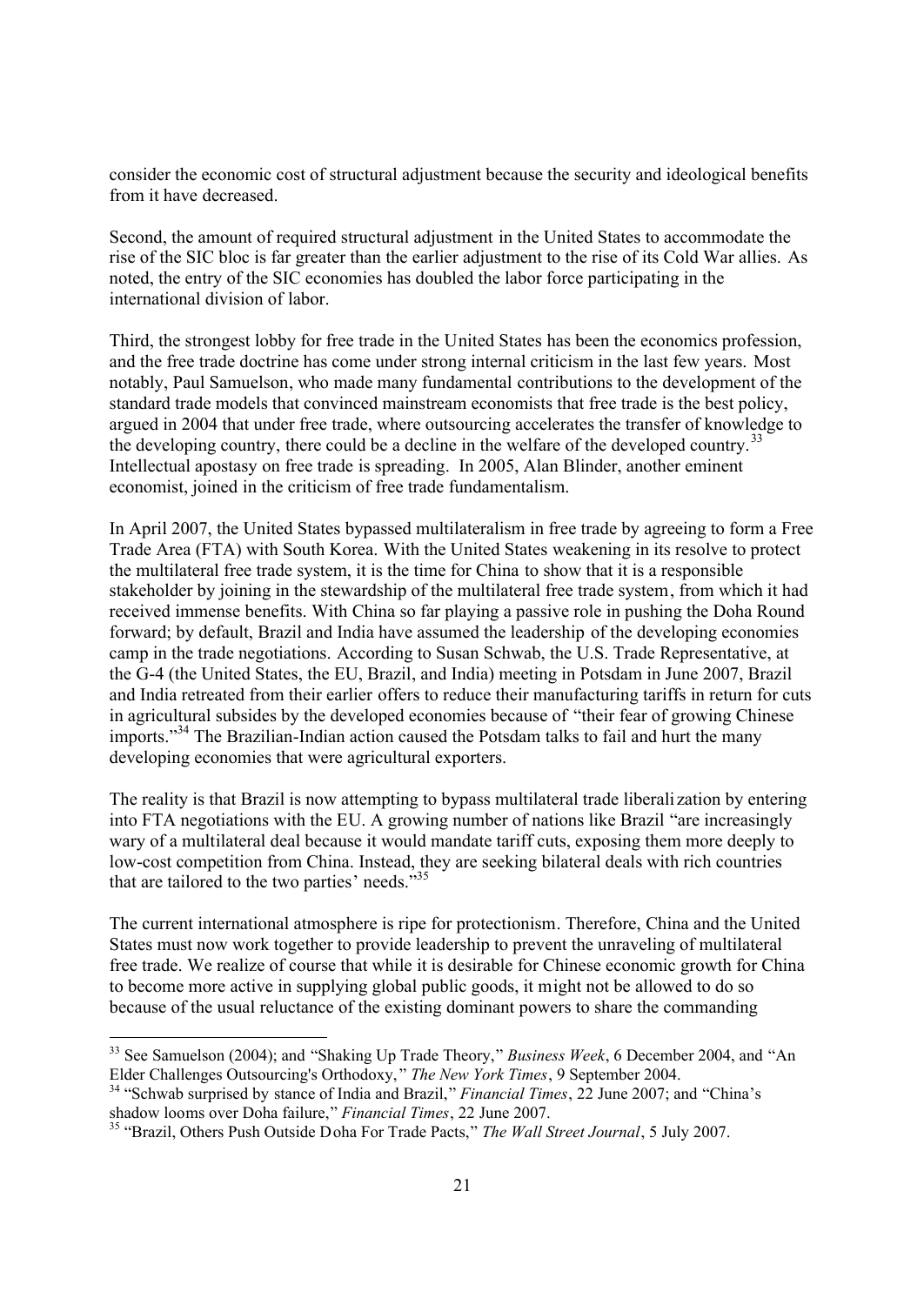heights of the world political leadership. The slow structuring of the governance structure to reflect present distribution of economic power is an example of the many important instances where reform is urgently needed to improve the supply of global public goods.

# **RMB appreciation should be faster in June 2008 but not for the usual reasons given**

Quite a number of China-watchers have advocated a drastic appreciation of the RMB not primarily because this would reduce protectionist sentiments in the United States, but because this would improve China's own welfare. The most often heard version of this "for-your-owngood" claim is that the undervalued RMB was undermining China's social stability with inflation. This claim is based on the budget identity of central bank intervention in the foreign exchange market: a balance of payments surplus necessarily means an increase in foreign exchange reserves, whose correspondence is an expansion in the stock of high-power money, and hence an increase in the amount of credit in the economy.

There has been a great amount of effort by a growing number of people to determine the ability of China's central bank -- the People's Bank of China (PBC) -- to conduct independent monetary policy.<sup>36</sup> Since credit growth and M2 growth have been high from January 2003 to December 2007, it was inevitable that almost all studies have concluded that the swelling balance of payments surplus had caused the PBC to lose some control of credit growth.<sup>37</sup> This frequent finding led Eswar Prasad (2008, pp. 78) to offer the assessment that:

"Monetary policy is typically the first line of defense against [large shocks like loss of confidence in the banking system, a collapse of external demand, and flaring tensions over Taiwan]., but constrained by maintaining a tightly managed exchange rate, it can at best play a very limited role for China..... [Furthermore, holding] monetary policy hostage to an exchange rate objective.. makes an already difficult reform process even harder."

The accounting approach in these studies is analytically wrong because such a direct link is institutionally impossible in China. It is incredible that none of these studies paid serious attention to the fact that all Chinese banks are state-controlled, and they face individually set credit quotas. Since the managers of the state-controlled banks (for their own career advancement) would give much greater weight to the credit-quota directives issued by their government regulators than to the maximization of bank profits, credit growth could not have stayed high without continual large upward adjustments of the credit quotas by the PBC.

 $\overline{a}$ 

<sup>&</sup>lt;sup>36</sup> Many of the studies used various measures of correlation between the change in foreign r eserves accumulation and the change in money supply (e.g. M0, M2) or between the movements of U.S. and Chinese interest rates as informal tests of the economic mechanism linking the two. One theoretically constrained approach is to estimate China's "offset coefficient", i.e. to estimate the ability of the PBC to conduct offsetting open-market operations to keep the amount of high-power money unchanged in the face of the balance of payments surpluses. A value of 0 for the offset coefficient means that the PBC has completely lost control of the money supply (M2), and a value of 1 means that the PBC has complete control over M2.

 $37$  The theoretically-constrained studies found the estimated offset coefficients to be less than 1.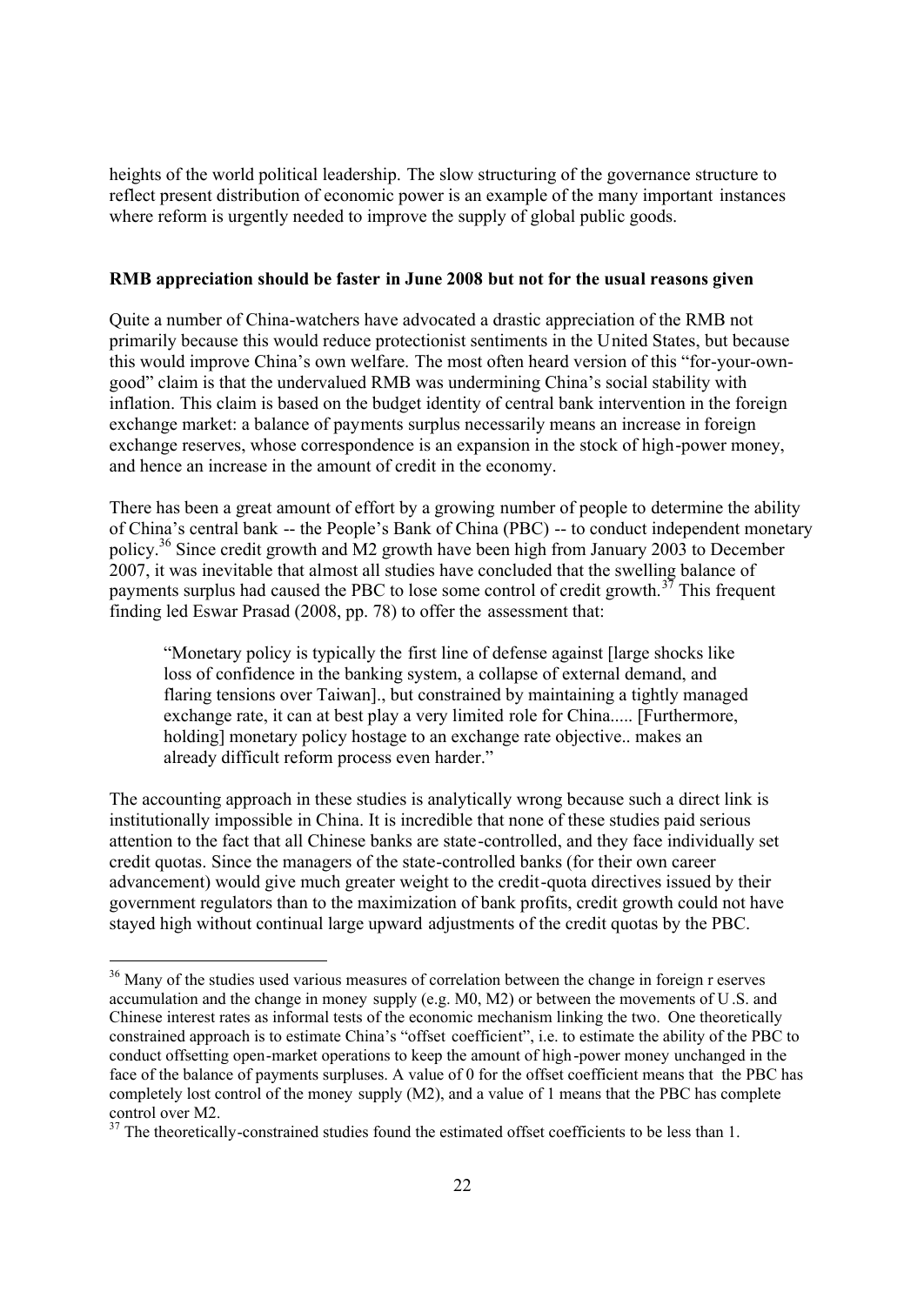The empirical literature on the link between China's balance of payments surpluses and China's credit growth is so simple-mindedly mechanical that it misses the crucial question of why there has been a continual raising of the credit quota. This literature has been trying to determine the economic mechanism in the link, when it is Chinese politics that determines whether the economic mechanism should be turned on or not. What these empirical studies have estimated is not the ability of the PBC to conduct independent monetary policy but the willingness of the PBC to allow high credit growth. In other words, even if the balance of payments surplus had not increased secularly during the 2003-07 period, the PBC would have engineered the observed money growth in this period.

The reason for the large upward adjustments of the credit quotas (until December 2007) was the exercise of political patronage by Hu Jintao (who became the head of the Chinese Communist Party in November 2002) to consolidate his position. The flood of investment loans was politically useful as long as CPI inflation was quiescent, which was the case until production bottlenecks started appearing in the last half of 2007. A part of the newly created liquidity flowed into the stock market and the housing market, creating record booms in 2006 and 2007.

With the end of the 17th Party Congress in November 2007, the Chinese government has been taking serious steps to slow the growth of aggregate demand (e.g. by raising interest rates and bank reserve requirements, and appreciating the RMB), and the first prominent casualty is share prices. There has been no question about the Communist Party of China losing control of the money supply since 2002. The economics literature that has claimed that the pegged exchange rate has caused China to lose at least partial control over money growth is simply wrong. One would have to look elsewhere for a reason for why RMB appreciation would be beneficial for China's welfare.

Based on the economic circumstances of May 2007, when inflation was accelerating, we think that a quicker appreciation of the RMB is now desirable. The inflation rate in 2007 was 4.6 percent, but the annualized inflation rates in the last six months of 2007 were all above 4.6 percent. It rose from 5.6 percent in July 2007 to 6.5 percent in December 2007, and then continued soaring to reach 8.7 percent in February 2008, and stayed at about that level during March and April 2007. As a result, the PBC has raised interest rates substantially and increased banks' reserve requirements frequently.

It appears to us, however, that the present anti-inflationary policies run the risk of undermining high long-term economic growth. The sustained high growth in Chinese aggregate demand in the 2003-07 period was powered by an investment boom and a rapidly-growing trade surplus; and lowering the inflation rate would require reducing the growth rate (if not the level) of these two demand components.<sup>38</sup> The best policy mix in our opinion is to focus more on the reduction of

<sup>&</sup>lt;sup>38</sup> China's accelerating inflation reflects a similar climb in its GDP growth rate, from the already high 11 percent in 2006 to 11.5 percent in 2007. The proximate cause of price growth since mid 2007 is the appearance of production bottlenecks as domestic demand exceeds supply in an increasi ng number of sectors, such as power generation, transportation, and intermediate -goods industries. Sustained robust growth and rising aggregate demand has also caused production bottlenecks outside of China, most notably in the agricultural commodity and mining sectors, which have helped lift oil prices to more than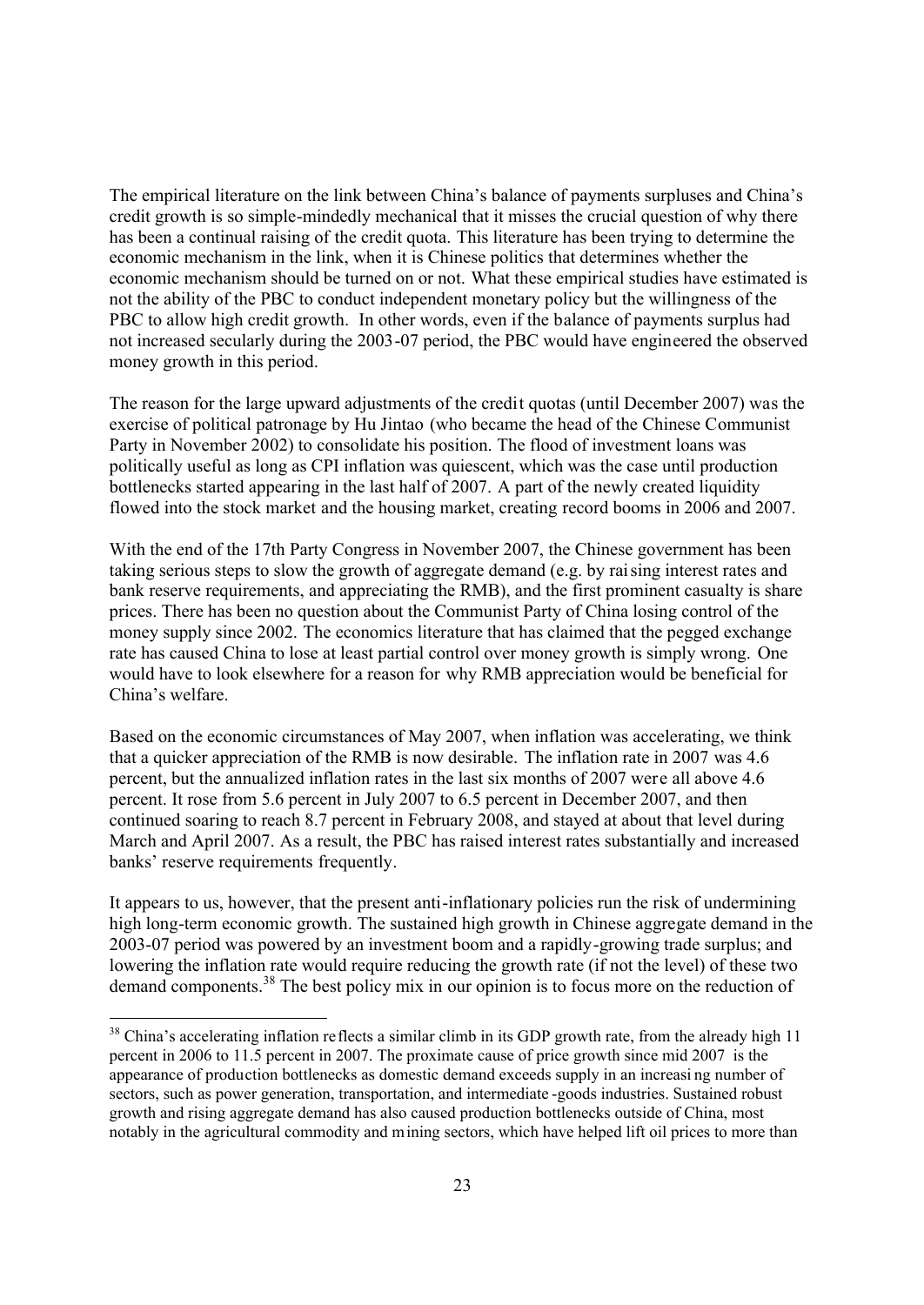the trade surplus and less on the reduction of investment spending, i.e. more emphasis on RMB appreciation and less on higher interest rates to cool the economy. A sizeable reduction in aggregate demand through RMB appreciation is achievable without being imprudent, because the CA surplus in 2007 was 9.5 percent of GDP. Investment (especially in infrastructure in backward areas and social investments) should not bear the brunt of the expenditure squeeze, because today's investment is tomorrow's growth in production capacity; and the production of more goods tomorrow would reduce inflation.

It is worth emphasizing that the suggestion that China should reduce investment and rely on consumption-led growth is an oxymoron. This type of consumption-led growth means lower growth because with lower investment, there would be slower expansion of production capacity. The Chinese economy should be rebalanced by increasing consumption at the expense of the trade surplus and not at the expense of domestic capital accumulation. The government should therefore stop its present reliance on the reduction of investment as the primary instrument to curb inflation, and employ RMB appreciation instead.

Using RMB appreciation as the primary tool to fight inflation means, however, accepting a temporarily higher unemployment rate now in exchange for a permanently lower unemployment rate in the future. This is because manufactured exports are typically more labor-intensive than investment projects. As a result, a RMB1 billion reduction in exports would create more unemployment than a RMB1 billion reduction in investment spending. However, tomorrow's capacity expansion from today's investment would mean a permanent increase in the number of jobs created from tomorrow onward.

Nevertheless, China must be careful when implementing RMB appreciation. Policymakers should closely monitor potential changes in the economic conditions in the G-7. A deep recession in the United States resulting from the sub-prime crisis would significantly lower Chinese exports and cut the prices of oil and other primary commodities. In that case, a large RMB appreciation undertaken now would be overkill. Moreover, as we had pointed out, China should not be led to believe that RMB appreciation by itself would reduce U.S.-China trade tensions significantly. When the U.S. CA deficit fell only slightly despite the huge Yen appreciation, Japan-bashing continued under a new guise: the additional demand that Japan must remove its "structural impediments" to import.

# **Final Remarks**

 $\overline{a}$ 

The rapid movement of China toward the center of the world stage has sparked much global concern on other fronts besides China's impact on the international economic system. With China building a power generation plant every week, would China be willing to work with the international community to amend the Kyoto Protocol to achieve effective control over the emission of greenhouse gases and hence slow down (reverse) climate change? Following

\$100 per barrel. Adding to these woes are two other inflationary factors: first, Porcine Reproductive and Respiratory Syndrome (PRRS, or "blue-ear disease") has been killing pigs – China's main meat source – nationwide, and, second, terrible storms in January reduced the supply of grain and vegetables.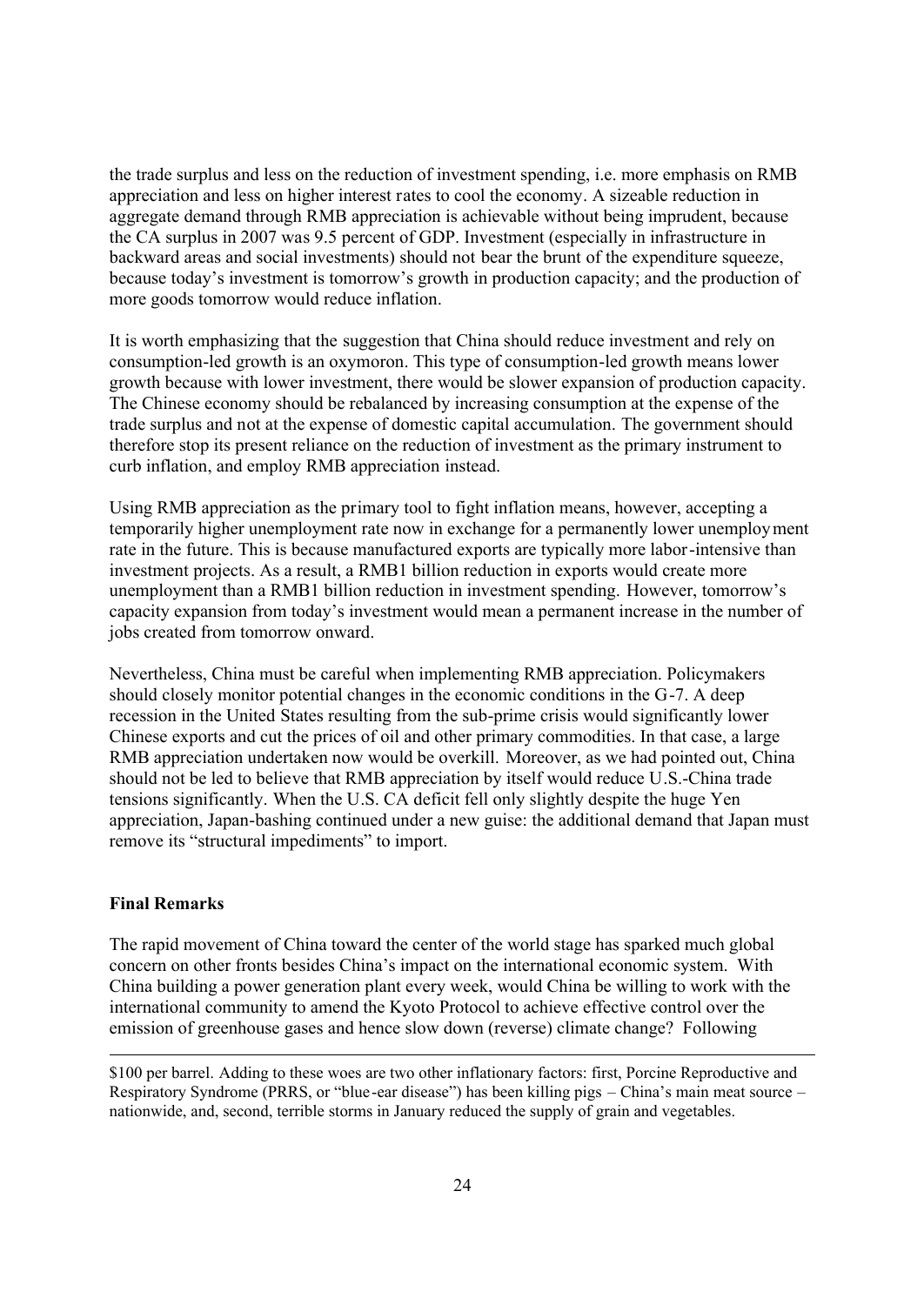China's inept handling of the SARS<sup>39</sup> epidemic in 2002-2003, other new diseases like avian flu and a yet-to-be-identified pig disease have appeared in China, is China now better prepared to cope with new potential pandemic diseases and to cooperate fully with foreign health organizations? North Korea has just tested a nuclear device and Iran has reiterated its determination to develop one, will China re-assess its traditional ties with these two countries and help halt nuclear proliferation?

Clearly, enhanced global prosperity and improved global security require extensive cooperation on many issues between China and the rest of the world. An important first step in building the foundations for cooperation on these issues is to save the world from lapsing into p rotectionism in the form of fragmented trading blocs. A failure on this easier task is unlikely to bode well for future cooperation to slow climate change, stop nuclear proliferation, and fight pandemic diseases.

We expressed the hope earlier that the return of China to the world stage in the 21st Century would be like the stabilising rise of the United States in the 20th Century. We want to point out there are two major differences between the return of China now and the rise of the United States earlier, and their implications. The first difference is that the world stage is now more crowded. Since 1914, the United Kingdom, France and Germany have been joined at the center stage by Japan, Russia, and the United States. The greater number of influential players means higher organisational costs, and greater diversity in preferences, both of which mean that cooperative decision-making will become harder. There is hence the need to expand the size of the stage to accommodate the greater number of sharp elbows now present on it. In short, we must enlarge global governance (i.e. allow more sharing of global responsibilities) in order to strengthen it

The second difference between the return of China and the rise of the USA is that we now have not the addition of one giant to the world stage but the addition of two giants, China and India. By 2050, the size of the Indian economy would have become larger then the combined economies of Japan, Germany, France, United Kingdom, Italy and Canada. The amount of global economic restructuring that will occur and the amount of global environmental stress that will be created will be tremendous, and so we need to strengthen the trusses that support the world stage to accommodate the weight of the Chinese dragon and the Indian elephant. In short, we must establish more effective global institutions in order to supply the needed global public goods.

 $39$  SARS = Severe Acute Respiratory Syndrome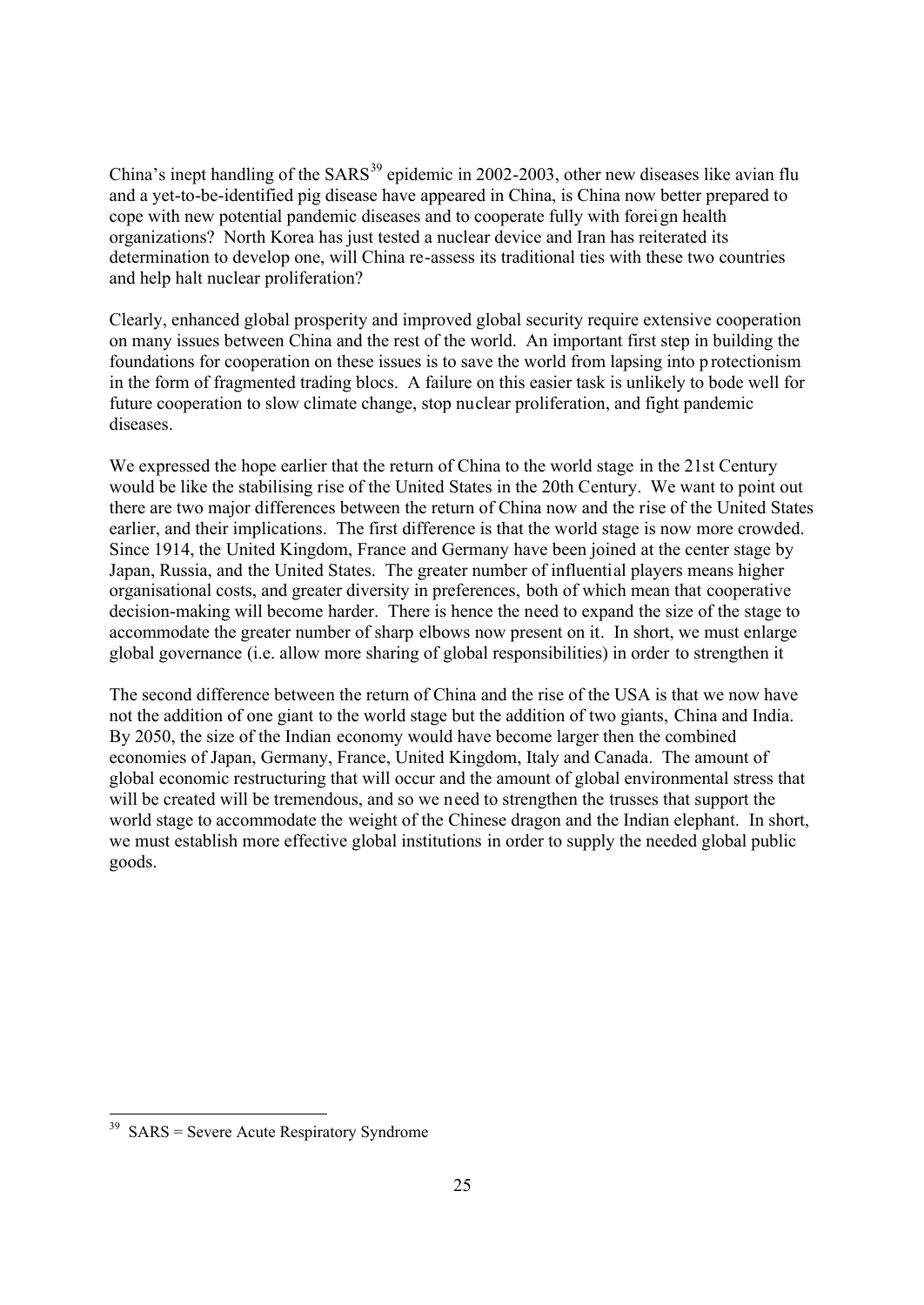# **References**

Akerlof, George A.. 2007. The Missing Motivation in Macroeconomics. Presidential address to the American Economic Association meeting, 2007 Chicago.

Brainard, Lael. 2007. Testimony on Meeting the Challenge of Income Instability, Joint Economic Committee Hearing, 28 February 2007, Washington, D.C. http://jec.senate.gov/Documents/Hearings/02.28.07%20Income%20Instability/Testimony%20- %20Brainard.pdf

Bergsten, C. Fred. 2007. The Dollar and the Renminbi. Statement before the Hearing on U.S. Economic Relations with China: Strategies and Options on Exchange Rates and Market Access, Subcommittee on Security and International Trade and Finance, Committee on Banking, Housing and Urban Affairs, United States Senate, 23 May 2007, Washington, D.C.

Borjas, George J.. 1994. The Economics of Immigration. *Journal of Economic Literature* American Economic Association, 32(4): 1667-1717.

Bureau of Labor Statistics. 2007a. Employment Cost Index, Historical Listing, Constant-dollar, 1975-2005, (December 2005=100); http://www.bls.gov/web/ecconst.pdf

Bureau of Labor Statistics. 2007b. Employment Cost Index, Historical Listing, Constant-dollar, March 2001 – June 2007, (December 2005=100); http://www.bls.gov/web/ecconstnaics.pdf

Burtless, Gary. 2005. Income Supports for Workers and Their Families: Earnings Supplements and Health Insurance. Paper presented at the *Workforce Policies for the Next Decade and Beyond* conference, 11 November 11 Washington, D.C.

Burtless, Gary. 2007. Income Progress across the American Income Distribution, 2000-2005. Testimony for the Committee on Finance, U.S. Senate, 10 May 2007, Washington, D.C.

Cline, William. 2005. The Case for a New Plaza Agreement. *Policy Briefs in International Economics* No. PB 05-4, Institute for International Economics, December.

Feenstra, Robert C. and Gordon H. Hanson. 1996. Globalization, Outsourcing, and Wage Inequality. *American Economic Review*, LXXXVI, 240-245.

Feenstra Robert C. and Gordon H. Hanson. 1998. The impact of outsourcing and hightechnology capital on wages: Estimates for the United States, 1979-1990. Department of Economics, University of California, Davis, manuscript, September 1998.

Richard Freeman. 2004. Doubling the Global Work Force: The Challenge of Integrating China, India, and the Former Soviet Bloc into the World Economy. Harvard University, manuscript, 8 November 2004.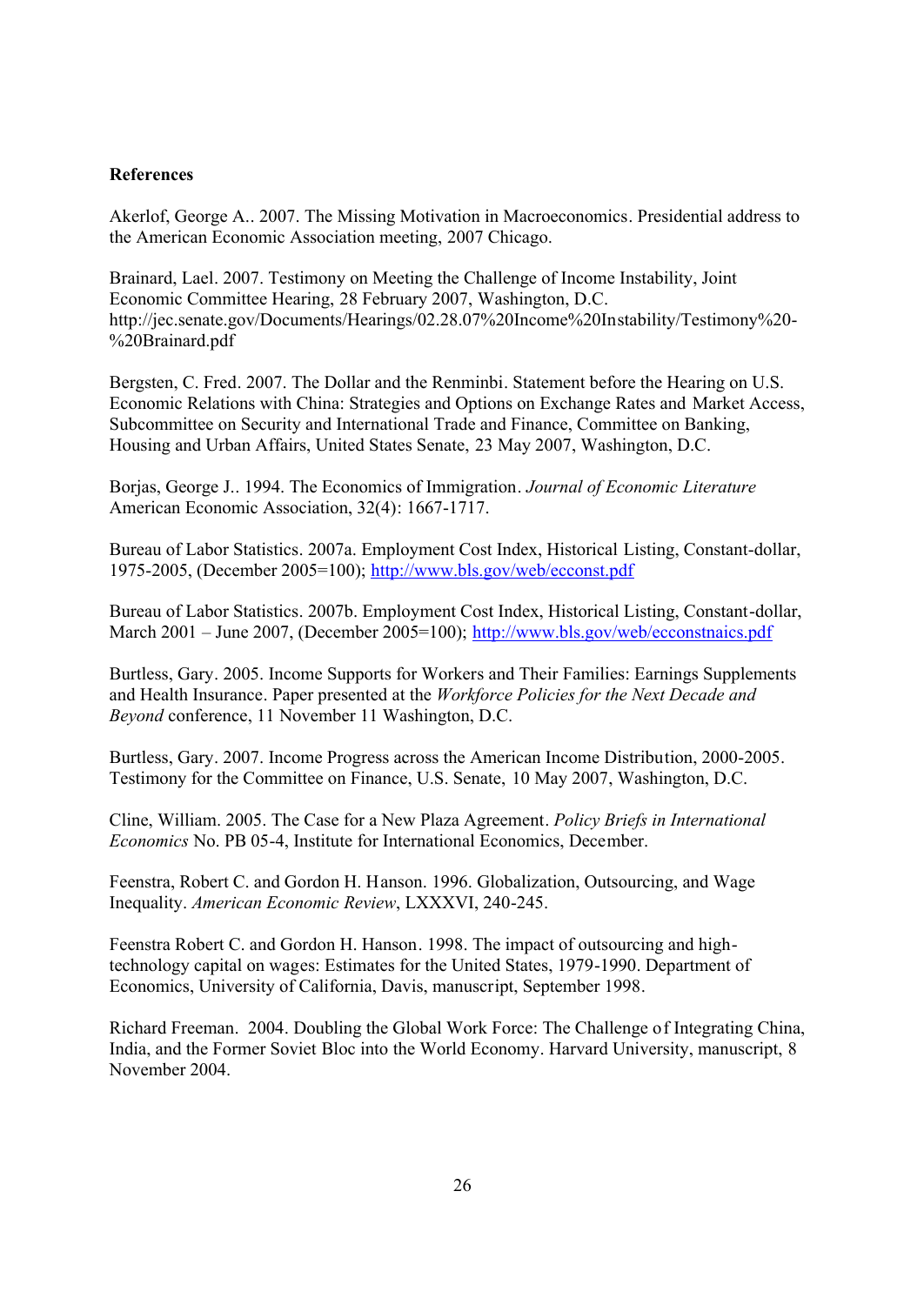Goldstein, Morris. 2007. Assessing Progress on China's Exchange Rate Policies. Testimony before the Hearing on "Risks and Reform: The Role of Currency in the U.S.–China Relationship" Committee on Finance, U.S. Senate, 28 March 2007, Washington, D.C.

Goldstein, Morris and Nicholas Lardy. 2003. Two-Stage Currency Reform in China. *Asian Wall Street Journal*, 12 September 2003.

Kuroda, Haruhiko and Masahiro Kawai. 2002. Time for a switch to global reflation. *Financial Times*, 1 December 2002.

Lardy, Nicholas. 2007. China: Rebalancing Economic Growth. In *The China Balance Sheet in 2007 and Beyond, edited by* Fred Bergsten, Bates Gill, Nicholas Lardy and Derek Mitchell. Washington, D.C.: Center for Strategic and International Studies and the Peterson Institute for International Economics.

Liu, Liang-Yn and Wing Thye Woo. 1994. Saving Behavior under Imperfect Financial Markets and the Current Account Consequences. *Economic Journal* May 1994. Volume 104, Issue 424:pp.512-527

Maddison, Angus, 2001, *The World Economy: A Millennial Perspective*, Organization for Economic Cooperation & Development, Paris.

Modigliani, Franco. 1966. The Life-Cycle Hypothesis of Saving, the Demand for Wealth and the Supply of Capital. *Social Research* 33(2): 160-217.

Modigliani, Franco. 1970. The Life-Cycle Hypothesis of Saving and Inter-Country Differences in the Saving Ratio. In .) *Induction, Growth and Trade: Essays in Honour of Sir Roy Harold* , edited by Walter Eltis, Maurice Scott and James Wolfe, pp. 197-225. London: Clarendon Press.

Otoo, Maria Ward. 1997. The Sources of Worker Anxiety: Evidence from the Michigan Survey. Board of Governors of the Federal Reserve System Finance and Economic Discussion Series #97-48, Washington D.C.

Ottaviano, Gianmarco I.P. and Giovanni Peri. 2005. Rethinking the Gains from Immigration: Theory and Evidence from the U.S. NBER Working Paper No. 11672. Cambridge, Mass.: National Bureau of Economic Research.

Paulson, Henry M. 2007. Prepared Remarks by Treasury Secretary Henry M. Paulson, Jr. on the Growth and Future of China's Financial Markets. HP-301, 7 March 2007. http://www.treas.gov/press/releases/hp301.htm`

Pew Research Center. 2003. Views of a Changing World. Pew Global Attitudes Survey. Washington, D.C.; http://pewglobal.org/reports/pdf/185.pdf

Pew Research Center. 2007. World Publics Welcome Global Trade – But Not Immigration. Pew Global Attitudes Survey. Washington D.C.; http://pewglobal.org/reports/pdf/258.pdf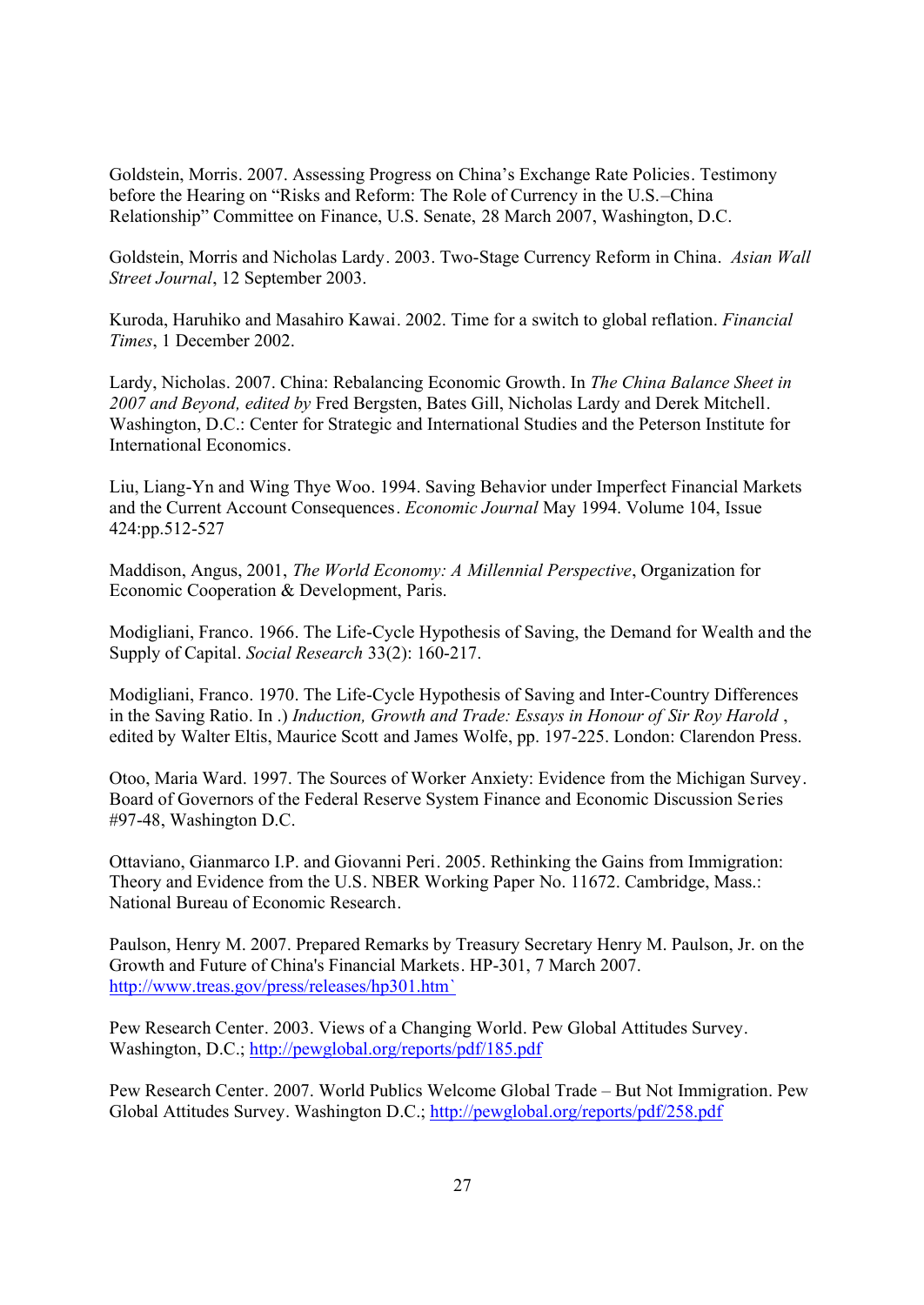Polaski, Sandra. 2007. U.S. Living Standards in an Era of Globalization. Policy Brief 57, July 2007. Washington D.C.:Carnegie Endowment for International Peace.

Prasad, Eswar. 2008. Monetary Policy Independence, the Currency Regime, and the Capital Account in China. In *Debating China's Exchange Rate Policy,* edited by Morris Goldstein and Nicholas Lardy, pp.77-92. Washington, D.C.:, Peterson Institute for International Economics

Sachs, Jeffrey D. and Howard J. Shatz. 1994. Trade and Jobs in U.S. Manufacturing. *Brookings Papers on Economic Activity* 1 (1994), 1-84. Washington, D.C.: Brookings Institution.

Samuelson, Paul. 2004. Where Ricardo and Mill Rebut and Confirm Arguments of Mainstream Economists Supporting Globalization. *Journal of Economic Perspectives* 18(3): 135-146.

Scott, Robert E. 2007. Costly Trade with China: Millions of U.S. jobs displaced with net job loss in every state. EPI Briefing Paper No. 188. Washington D.C: Economic Policy Institute.

The Economist Intelligence Unit. 2004. *Country Report: China*, December.

United States President. 2007. *Economic Report of the President*, http://www.gpoaccess.gov/eop/index.html

Valletta, Rob. 2007. Anxious Workers. Federal Reserve Bank of San Francisco Economic Letter No. 2007-13. San Francisco: Federal Reserve Bank of San Francisco

Wiemer. Calla. 2008. The Saving Story behind China's Trade Imbalance. National University of Singapore, manuscript.

Woo, Wing Thye. 2005. China's Rural Enterprises in Crisis: The Role of Inadequate Financial Intermediation. In *Financial Sector Reform in China,* edited by Yasheng Huang, Anthony Saich, and Edward Steinfeld, pp. 67-91. Cambridge, Mass.: Harvard.

Woo, Wing Thye. 2006. The Structural Nature of Internal and External Imbalances in China. *Journal of Chinese Economic and Business Studies* 4(1): 1-20.

Woo, Wing Thye and Liang-Yn Liu. 1995. Investment-Motivated Saving and Current Account Malaise. *Asia-Pacific Economic Review* 1(2): 55-68.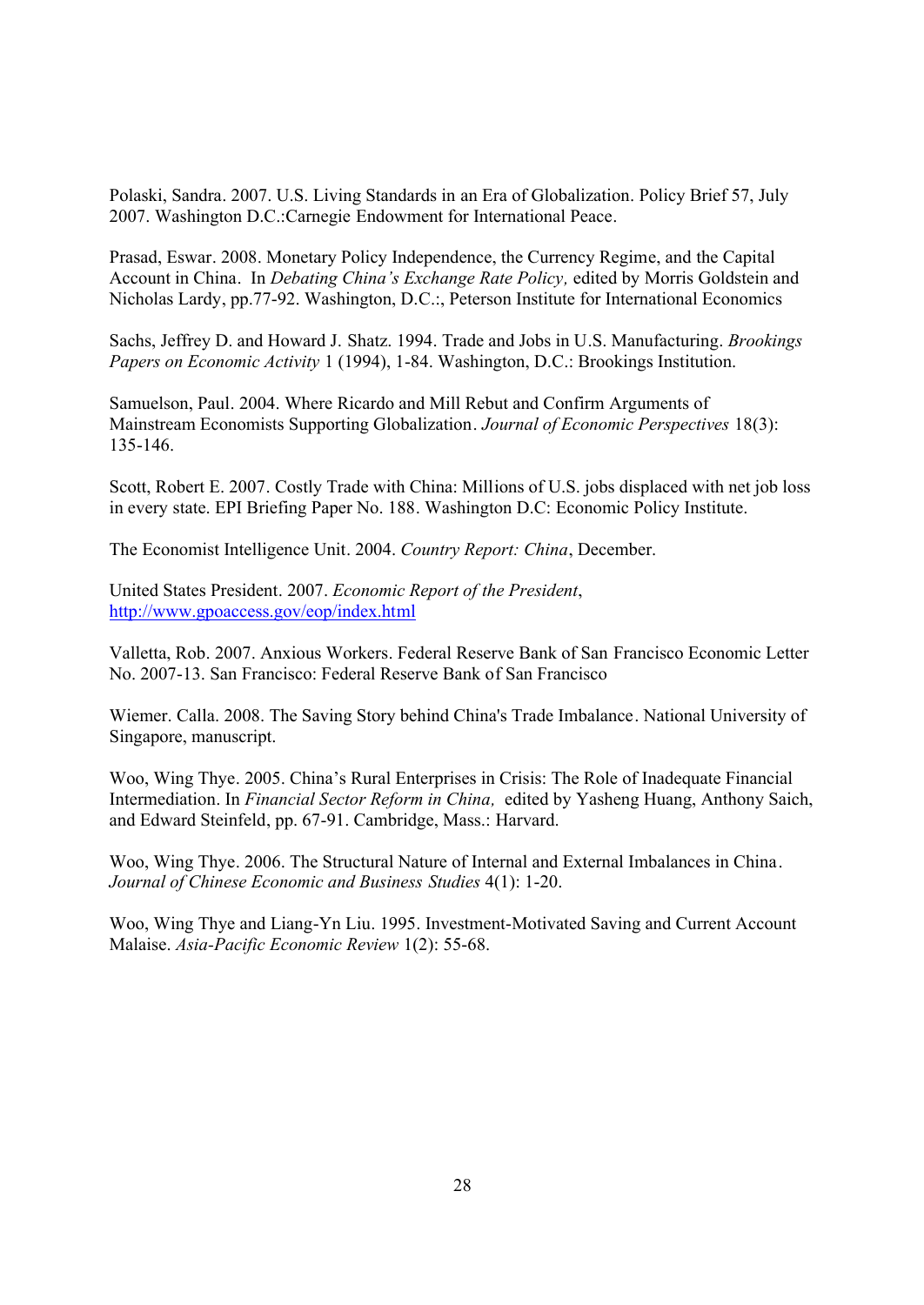| Year                  | <u>0</u> | 1000 | <u>1500</u> | <u>1600</u> | 1700  | 1820  | <b>1870</b> | <u>1913</u> | 1950  | 1973   | <u>1998</u> |
|-----------------------|----------|------|-------------|-------------|-------|-------|-------------|-------------|-------|--------|-------------|
| <b>Western Europe</b> | 450      | 400  | 774         | 894         | 1,024 | 1,232 | 974         | 3,473       | 4,594 | 11,534 | 17,921      |
| <b>United States</b>  |          |      | 400         | 400         | 527   | 1,257 | 2,445       | 5,301       | 9,561 | 16,689 | 27,331      |
| Japan                 | 400      | 425  | 500         | 520         | 570   | 669   | 737         | 1,387       | 1,926 | 11,439 | 20,413      |
| China                 | 450      | 450  | 600         | 600         | 600   | 600   | 530         | 552         | 439   | 839    | 3,117       |
| India                 | 450      | 450  | 550         | 550         | 550   | 533   | 533         | 673         | 619   | 853    | 1,746       |
| World                 | 444      | 435  | 565         | 593         | 615   | 667   | 867         | 1,510       | 2,114 | 4,104  | 5,709       |

**Table 1: GDP per capita (1990 international \$) Around the World from 0 A.D. to 1998 A.D.**

Source: Maddison (2001) Table B-21 (pp 264)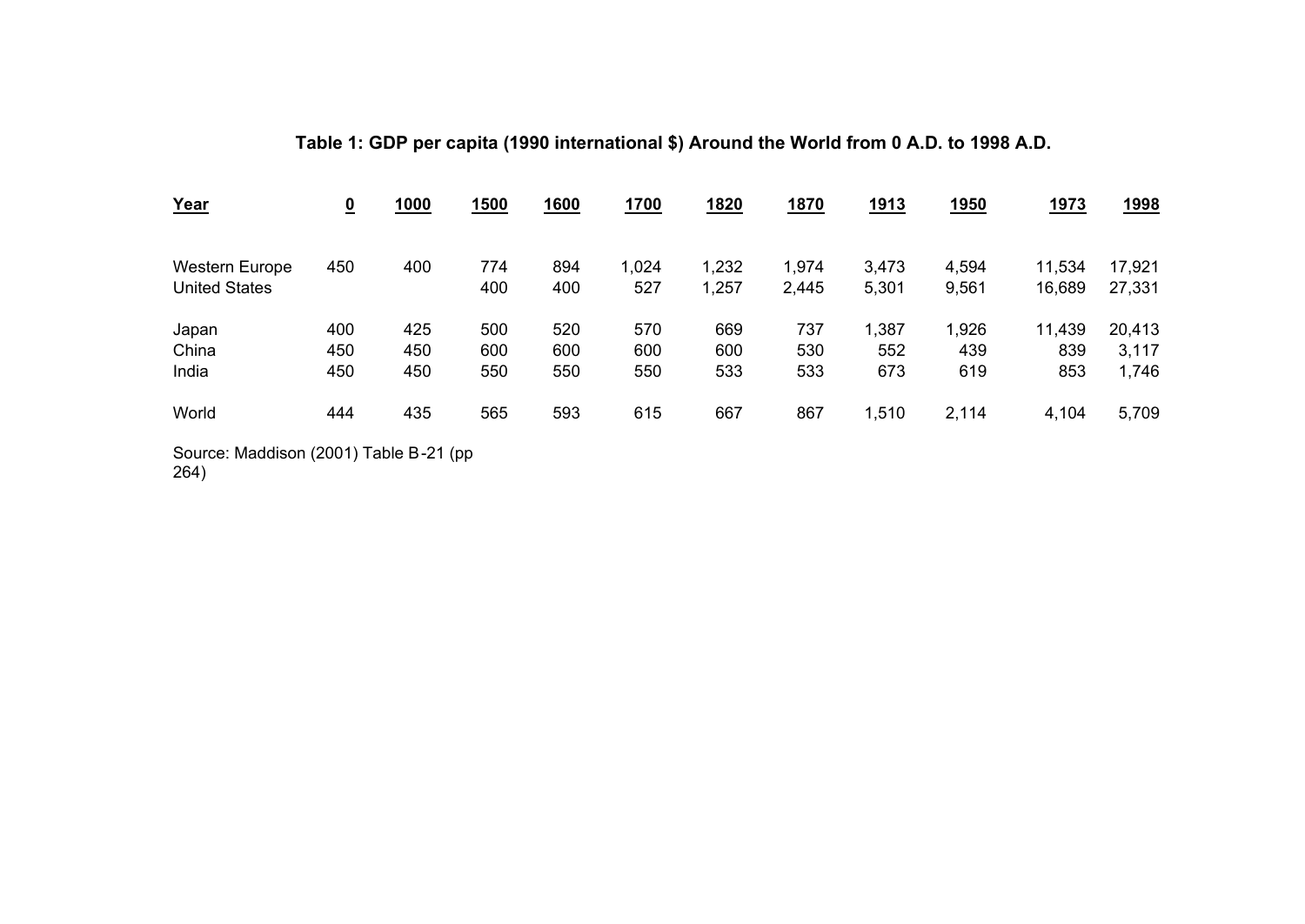# **Table 2: Impact of Appreciation of Yen Against US\$ in 1985-1988 on Current Account Balance of Japan and the United States**

|      |        | <b>Exchange Rate</b><br>(Yen/US\$) | <b>Global Current Account Balance</b><br>% of GDP) |         |         | <b>Bilateral Japa</b><br><b>Trade Balanc</b> |   |
|------|--------|------------------------------------|----------------------------------------------------|---------|---------|----------------------------------------------|---|
|      | end of | period<br>Japan                    |                                                    |         |         | United States (% of Japanes                  |   |
|      | period | (b)<br>(a)<br>average              |                                                    | (a)     | (b)     | (c)                                          |   |
| 1984 | 251.10 | 237.52                             |                                                    |         |         |                                              |   |
| 1985 | 200.50 | 238.54 3.76 3.74                   |                                                    | $-2.10$ | $-2.95$ | 2.97                                         | 1 |
| 1986 | 159.10 | 168.52 4.24 4.24                   |                                                    | $-2.58$ | $-3.30$ | 2.60                                         |   |
| 1987 | 123.50 | 144.64 3.52 3.43                   |                                                    | $-2.69$ | $-3.39$ | 2.16                                         |   |
| 1988 | 125.85 | 128.15 2.74 2.66                   |                                                    | $-1.70$ | $-2.38$ | 1.61                                         |   |
| 1989 | 143.45 | 137.96                             |                                                    |         |         |                                              |   |

Data is from IMF "International Financial Statistics" and "Direction of Trade"

The Global Current Account Balance is constructed two ways

Measure (a) is constructed as: 100\*(series 90c.c - series 98c.c + series 98.nc)/ (series 99b.c)

Measure (b) is constructed as: (100\*series 78ald \* series rf)/(series 99b.c)

The bilateral trade balance in (c) is calculated as export - import (cif), using Japanese data.

The bilateral trade balance in (d) is calculated as expot - import, using US data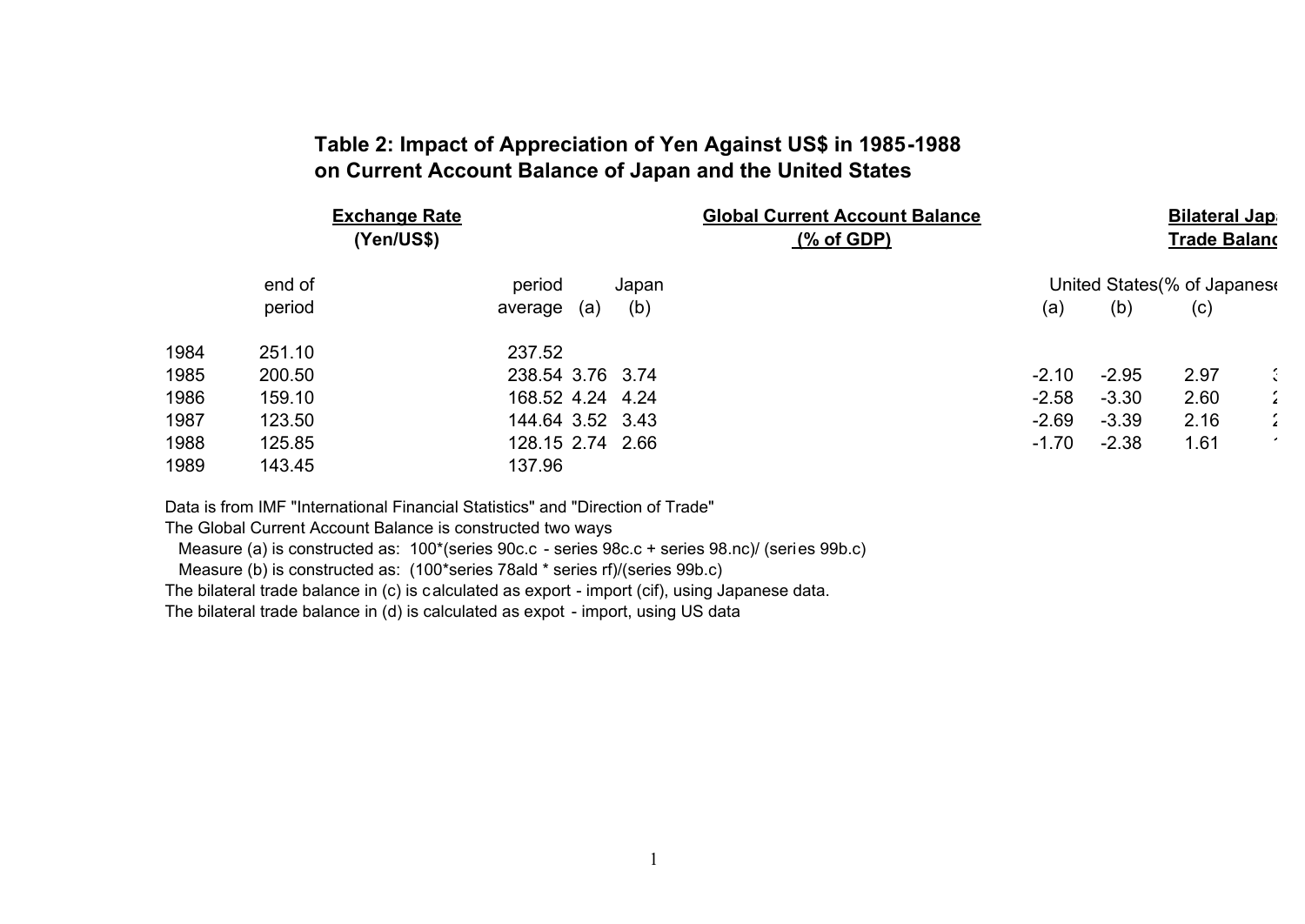# **Table 3: The Distribution of the Global Labor Force (millions) (SIC countries = former Soviet bloc, India and China)**

|      | The non-SIC countries |                  |                                      |                                       | The SIC countries   |              |                     |                       |  |
|------|-----------------------|------------------|--------------------------------------|---------------------------------------|---------------------|--------------|---------------------|-----------------------|--|
|      | Global<br>Total       | Non-SIC<br>Total | <b>Developed</b><br><b>Economies</b> | <b>Developing</b><br><b>Economies</b> | <b>SIC</b><br>Total | <b>China</b> | <i><b>India</b></i> | <b>Soviet</b><br>bloc |  |
| 1990 | 2,315                 | 1,083            | 403                                  | 680                                   | 1,232               | 687          | 332                 | 213                   |  |
| 2000 | 2,672                 | 1,289            | 438                                  | 851                                   | 1,383               | 764          | 405                 | 214                   |  |

**Source: Freeman (2004). Our figure for "total" in 2000 is different from that in Freeman.**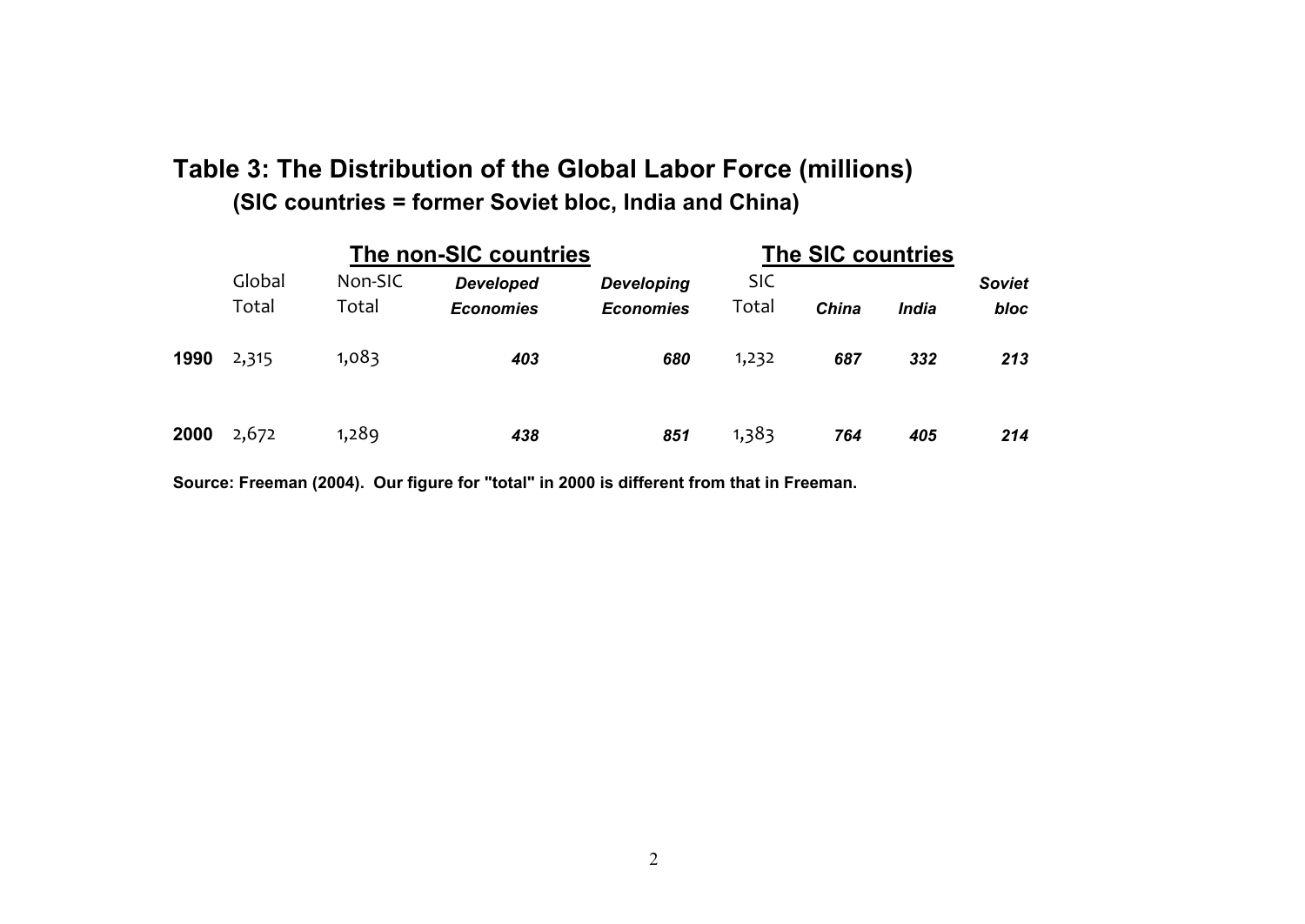| Age and sex       | <b>January</b><br>1983 | <b>January</b><br>1987 | <b>January</b><br>1991 | <b>February</b><br>1996 | <b>February</b><br>1998 | <b>February</b><br>2000 | <b>January</b><br>2002 | <b>January</b><br>2004 | <b>January</b><br>2006 |
|-------------------|------------------------|------------------------|------------------------|-------------------------|-------------------------|-------------------------|------------------------|------------------------|------------------------|
|                   |                        |                        |                        |                         |                         |                         |                        |                        |                        |
| 16 years and over | 4.1                    | 4.0                    | 4.1                    | 4.0                     | 3.8                     | 3.8                     | 3.9                    | 4.1                    | 4.1                    |
| 16 to 17 years    | 0.7                    | 0.6                    | 0.7                    | 0.6                     | 0.6                     | 0.6                     | 0.8                    | 0.7                    | 0.7                    |
| 18 to 19 years    | 0.8                    | 0.7                    | 0.8                    | 0.7                     | 0.7                     | 0.7                     | 0.8                    | 0.8                    | 0.7                    |
| 20 to 24 years    | 1.5                    | 1.3                    | 1.4                    | 1.2                     | 1.2                     | 1.2                     | 1.4                    | 1.3                    | 1.4                    |
| 25 years and over | 5.9                    | 5.7                    | 5.4                    | 5.3                     | 4.9                     | 4.9                     | 4.9                    | 5.1                    | 5.0                    |
| 25 to 34 years    | 3.2                    | 3.1                    | 3.1                    | 3.0                     | 2.8                     | 2.7                     | 2.8                    | 3.0                    | 2.9                    |
| 35 to 44 years    | 7.3                    | 7.0                    | 6.5                    | 6.1                     | 5.5                     | 5.3                     | 5.0                    | 5.2                    | 5.1                    |
| 45 to 54 years    | 12.8                   | 11.8                   | 11.2                   | 10.1                    | 9.4                     | 9.5                     | 9.1                    | 9.6                    | 8.1                    |
| 55 to 64 years    | 15.3                   | 14.5                   | 13.4                   | 10.5                    | 11.2                    | 10.2                    | 10.2                   | 9.8                    | 9.5                    |
| 65 years and over | 8.3                    | 8.3                    | 7.0                    | 8.3                     | 7.1                     | 9.0                     | 8.1                    | 8.2                    | 8.3                    |

**Table 4. Median years of tenure with current employer for employed wage and salary male workers by ages, elected years, 1983-2004**

This is Figure 10 in Burtless (2005) updated with 2006 and expand ed with addition of (25-34) age group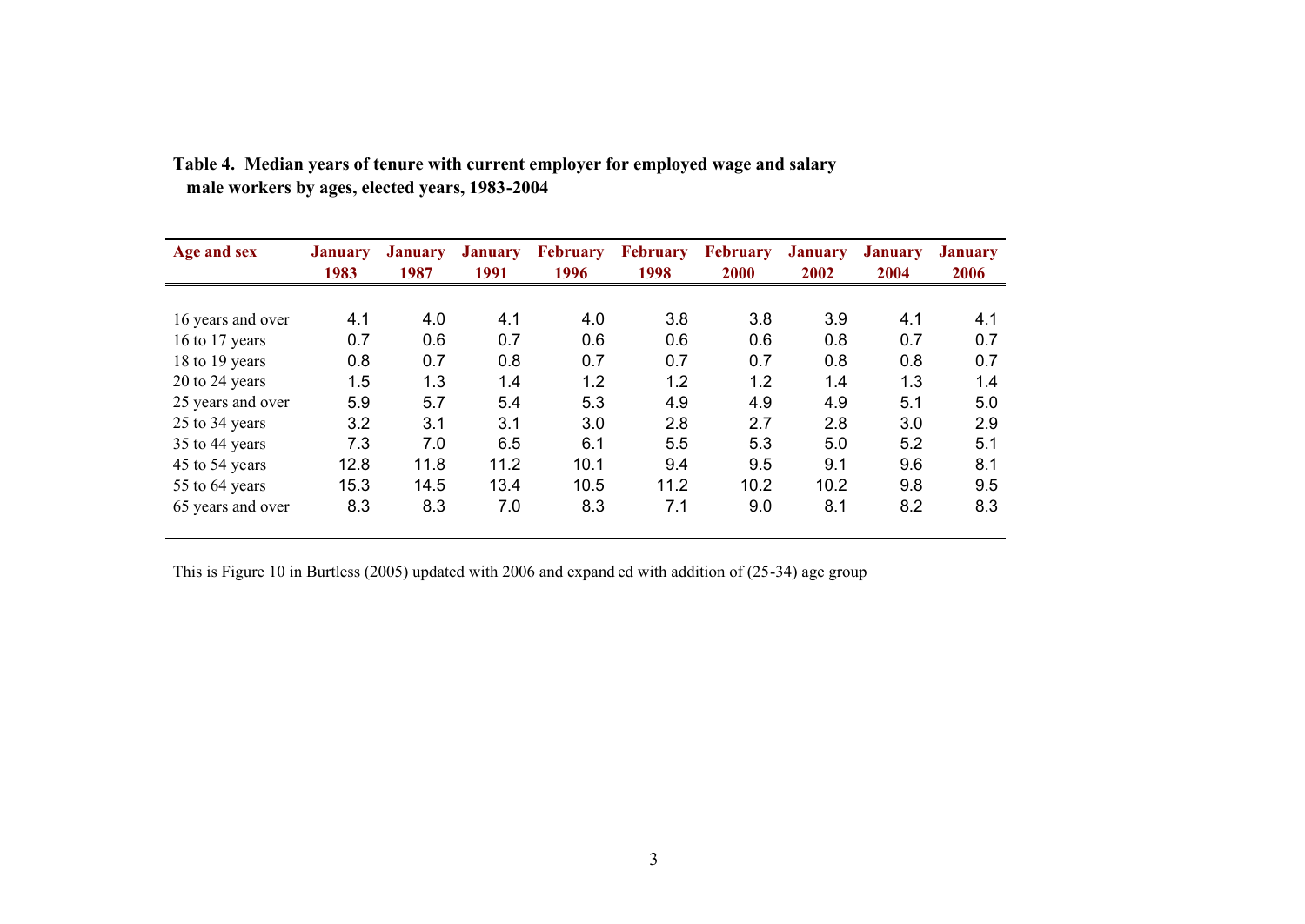| Table 5: Unemployment Benefits in 20 OECD Countries in 2004 |
|-------------------------------------------------------------|
|-------------------------------------------------------------|

|                    | <b>Percent of Net Earnings Initially</b> | Duration of     |
|--------------------|------------------------------------------|-----------------|
|                    | Replaced by After-Tax Value              | Unemployment    |
|                    | of Unemployment Benefits                 | <b>Benefits</b> |
| Sweden             | 83                                       | 14              |
|                    | 82                                       |                 |
| Finland            |                                          | 23              |
| Switzerland        | 82                                       | 24              |
| Germany            | 78                                       | 12              |
| <b>Netherlands</b> | 78                                       | 18              |
| Portugal           | 77                                       | 24              |
| Canada             | 76                                       | 9               |
| Denmark            | 76                                       | 41              |
| France             | 76                                       | 30              |
| Spain              | 75                                       | 24              |
| Austria            | 73                                       | 9               |
| Norway             | 73                                       | 36              |
| New Zealand        | 67                                       | a               |
| Australia          | 66                                       | a               |
| <b>Belgium</b>     | 61                                       | b               |
| Japan              | 61                                       | 10              |
| Italy              | 60                                       | 6               |
| Ireland            | 55                                       | 15              |
| <b>USA</b>         | 53                                       | 6               |
| <b>UK</b>          | 46                                       | 6               |

a. Australia and New Zealand offer only means -tested benefits. If the eligibility test continues to be met, unemployment benefits can last indefinitely.

b. Belgium essentially provides unemployment benefits of in definite duration.

Source; Burtless (2005)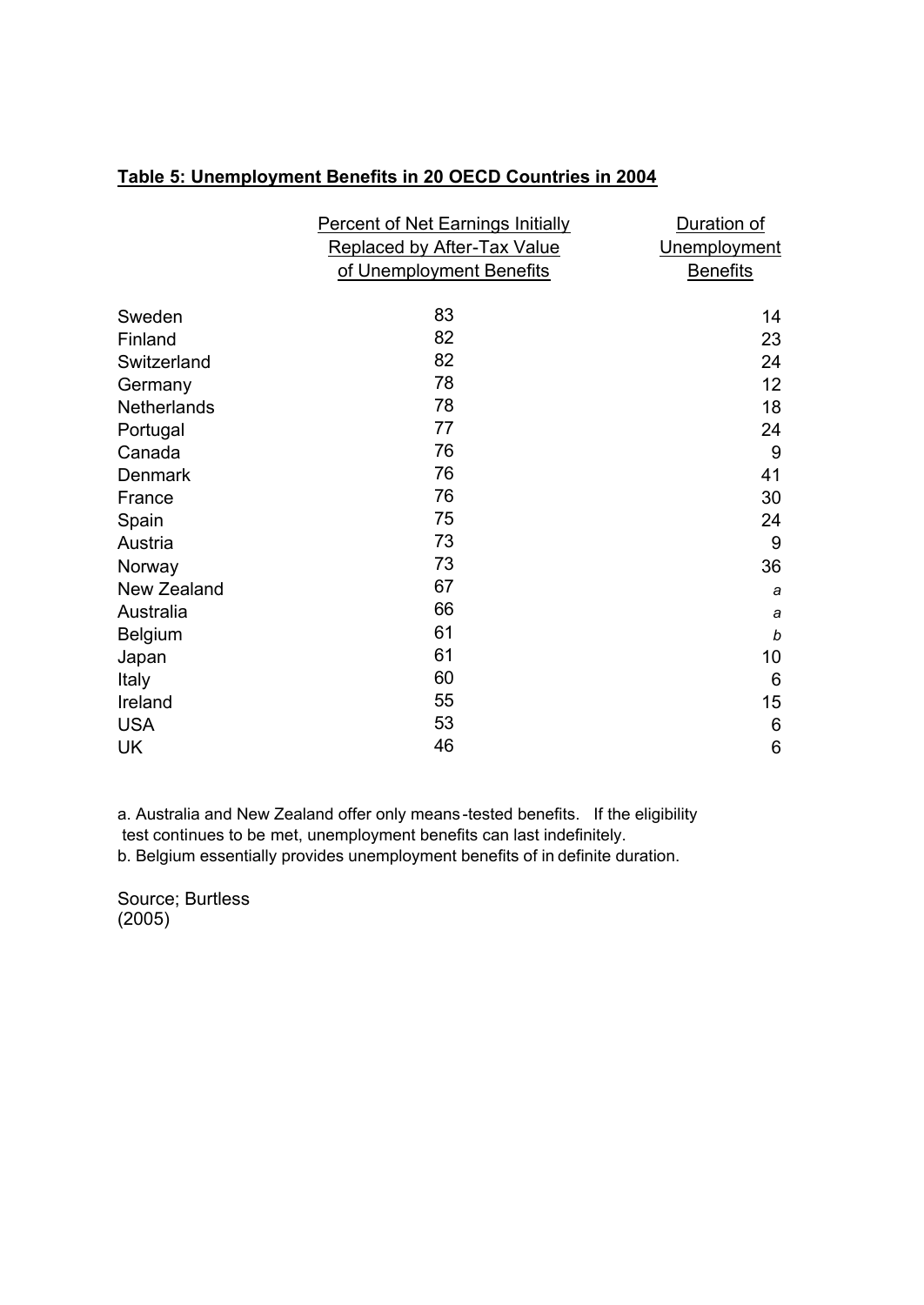

**Figure 1: China - Growth, Inflation, Current Account, 1978-2007**

 $-$  Real GDP growth rate  $\bullet$  - Inflation rate  $\bullet$  - Current Account Surplus (% of GDP)  $\vert$